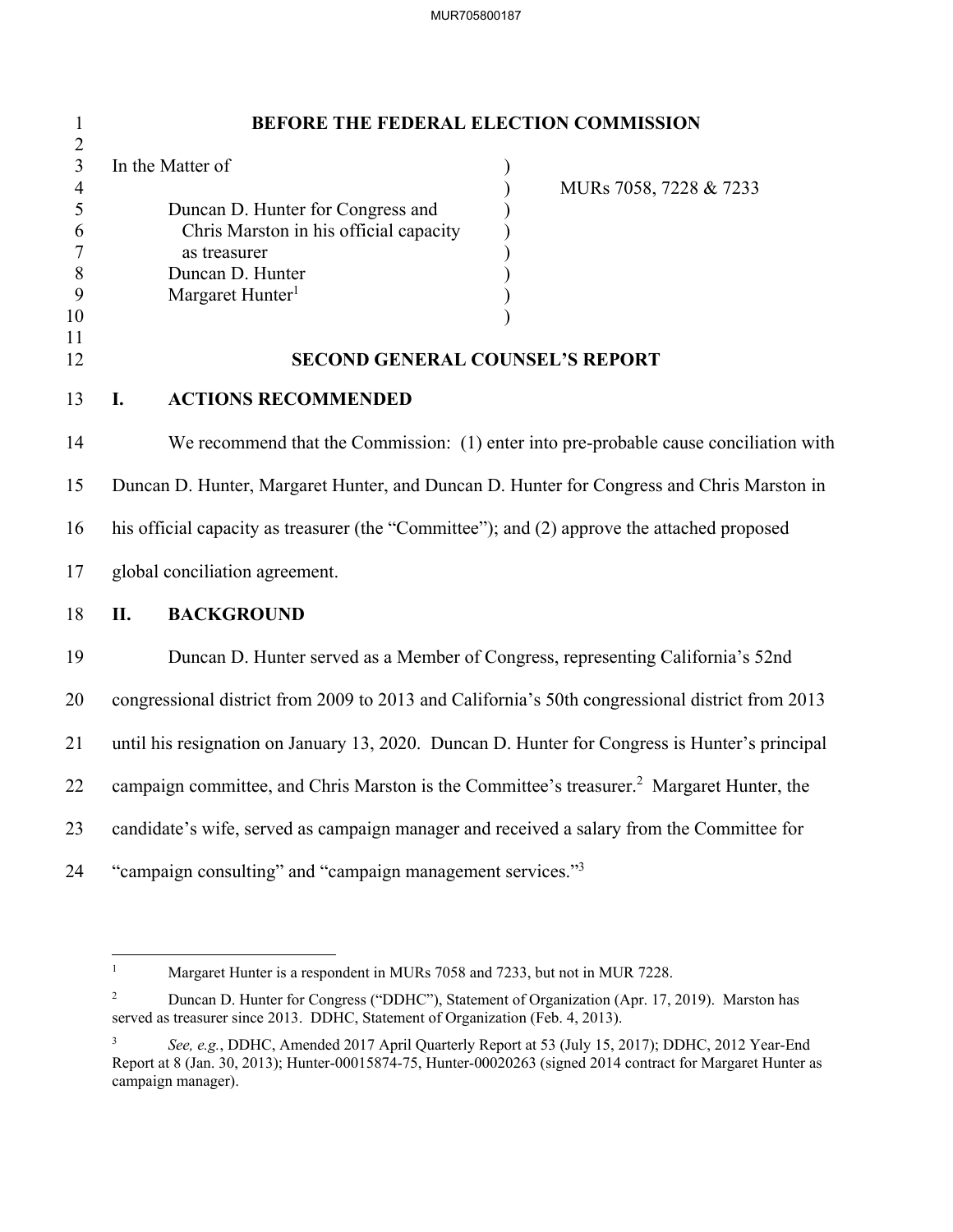| MURs 7058, 7228 & 7233 (Duncan D. Hunter for Congress, et al.) |
|----------------------------------------------------------------|
| Second General Counsel's Report                                |
| Page 2 of $30$                                                 |

| $\mathbf{1}$   | On April 24, 2018, the Commission found reason to believe that Duncan D. Hunter,                      |
|----------------|-------------------------------------------------------------------------------------------------------|
| $\overline{2}$ | Margaret Hunter, and the Committee violated 52 U.S.C. § 30114(b) of the Federal Election              |
| 3              | Campaign Act of 1971, as amended (the "Act"), by converting campaign funds to personal use            |
| $\overline{4}$ | and that the Committee violated 52 U.S.C. § 30104(b)(6)(A) by failing to accurately report            |
| 5              | disbursements. <sup>4</sup> The Office of General Counsel ("OGC") commenced an investigation to       |
| 6              | complete the factual record and determine whether Respondents' conduct was knowing and                |
| $\tau$         | willful. <sup>5</sup>                                                                                 |
| 8              |                                                                                                       |
| 9              | On August 10, 2018, the Committee submitted documents                                                 |
| 10             | to OGC,                                                                                               |
| 11             |                                                                                                       |
| 12             | On August 21, 2018, the U.S. Attorney for the Southern District of California filed a                 |
| 13             | criminal indictment against the Hunters. They were each charged with: (1) one count of                |
| 14             | conspiracy to commit offenses against the United States in violation of 18 U.S.C. § 371,              |
| 15             | involving predicate violations of the Act's personal use restriction at 52 U.S.C. § 30114(b);         |
| 16             | (2) forty-three counts of wire fraud; (3) thirteen counts of falsifying FEC disclosure reports; and   |
| 17             | (4) three counts of converting campaign funds to personal use, in violation of 52 U.S.C.              |
| 18             | § 30114(b). <sup>8</sup> On February 25, 2019, following a request from the Committee, the Commission |
|                |                                                                                                       |

 $\frac{1}{4}$ Certification ("Cert.") ¶¶ 1-2 (Apr. 26, 2018), MURs 7058, 7228 & 7233 (DDHC, *et al.*).

<sup>5</sup> *Id.* ¶ 4; *see* First Gen. Counsel's Rpt. ("First GCR") at 3, 15, MURs 7058, 7228 & 7233 (DDHC, *et al.*).

<sup>8</sup> Indictment ¶¶ 18-22, 23-26, 27-28; 29-34, *United States v. Duncan D. Hunter and Margaret E. Hunter*, 3:18-cr-3677 (S.D. Cal. Aug. 21, 2018) ("Indictment").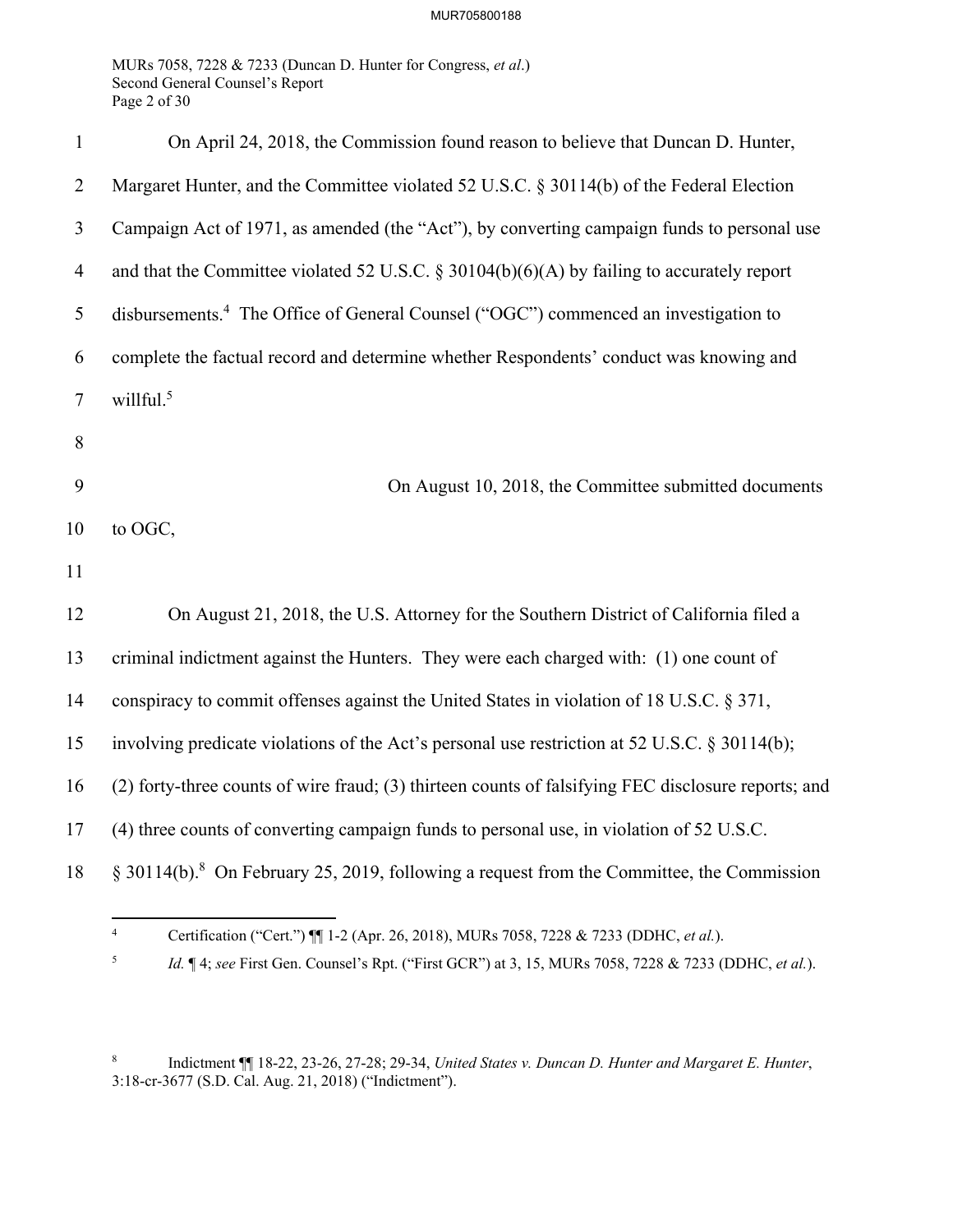MURs 7058, 7228 & 7233 (Duncan D. Hunter for Congress, *et al*.) Second General Counsel's Report Page 3 of 30

1 agreed to hold the investigation in full abeyance during the pendency of the related criminal

2 matter in exchange for tolling from Respondents.<sup>9</sup>

 $\overline{a}$ 

| 3  | On June 13, 2019, Margaret Hunter pleaded guilty to the first count — conspiring to                            |
|----|----------------------------------------------------------------------------------------------------------------|
| 4  | knowingly and willfully convert campaign funds to personal use — and, on August 24, 2020,                      |
| 5  | was sentenced to eight months' home confinement, three years' probation, and a \$100 special                   |
| 6  | assessment. <sup>10</sup> Her term of confinement began immediately. <sup>11</sup> On December 3, 2019, Duncan |
| 7  | Hunter pleaded guilty to the same single count and, on March 17, 2020, was sentenced to a                      |
| 8  | prison term of 11 months and three years of supervised release. <sup>12</sup> After the government and         |
| 9  | Mr. Hunter jointly requested an extension in light of the ongoing COVID-19 pandemic, his                       |
| 10 | surrender date was delayed until January 4, 2021. <sup>13</sup> On December 22 and 23, 2020, President         |

<sup>9</sup> Cert. (Feb. 25, 2019), MURs 7058, 7228 & 7233 (DDHC, *et al.*). Respondents agreed to toll "until the conclusion by verdict, guilty plea, or dismissal of the criminal case entitled *United States vs. Duncan D. Hunter and Margaret E. Hunter*, 3:18-cr-03677 (S.D. Cal.)." *See e.g.*, Duncan D. Hunter, Consent to Extend the Time to Institute a Civil Law Enforcement Suit (Mar. 8, 2019). August 24, 2020, the date on which the court entered final judgment as to Margaret Hunter, is the operative date when the criminal matter concluded by guilty plea, thus lifting the period of tolling pursuant to the agreement with Respondents. *See infra* note 10.

<sup>10</sup> Plea Agreement, *United States v. Margaret E. Hunter*, 3:18-cr-3677 (S.D. Cal. June 13, 2019), ECF No. 34 ("Margaret Hunter Plea Agreement"); Minute Entry, *United States v. Margaret E. Hunter*, 3:18-cr-3677 (S.D. Cal. Aug. 24, 2020), ECF No. 164; Judgment, *United States v. Margaret E. Hunter*, 3:18-cr-3677 (S.D. Cal. Aug. 24, 2020), ECF No. 165 (dismissing remaining counts).

<sup>11</sup> City News Service, *Margaret Hunter Sentenced to 8 Months Home Confinement for Misusing Campaign Funds*, NBC SAN DIEGO (Aug. 24, 2020), https://www.nbcsandiego.com/news/local/margaret-hunter-due-forsentencing-for-misusing-campaign-funds/2391695/ ("Margaret Hunter's home confinement is set to begin immediately on Monday, according to U.S. Attorney Mark Conover.").

<sup>12</sup> Plea Agreement, *United States v. Duncan D. Hunter*, 3:18-cr-3677 (S.D. Cal. Dec. 3, 2019), ECF No. 113 ("Duncan Hunter Plea Agreement"); Minute Entry, *United States v. Duncan D. Hunter*, 3:18-cr-3677 (S.D. Cal. Mar. 17, 2020), ECF No. 139; Judgment, *United States v. Duncan D. Hunter*, 3:18-cr-3677 (S.D. Cal. Mar. 17, 2020), ECF No. 140 (dismissing remaining counts).

<sup>13</sup> Joint Mot. to Modify Surrender Date, *United States v. Duncan D. Hunter*, 3:18-cr-3677 (S.D. Cal. May 5, 2020), ECF No. 149; Order Modifying Surrender Date, *United States v. Duncan D. Hunter*, 3:18-cr-3677 (S.D. Cal. May 7, 2020), ECF No. 150.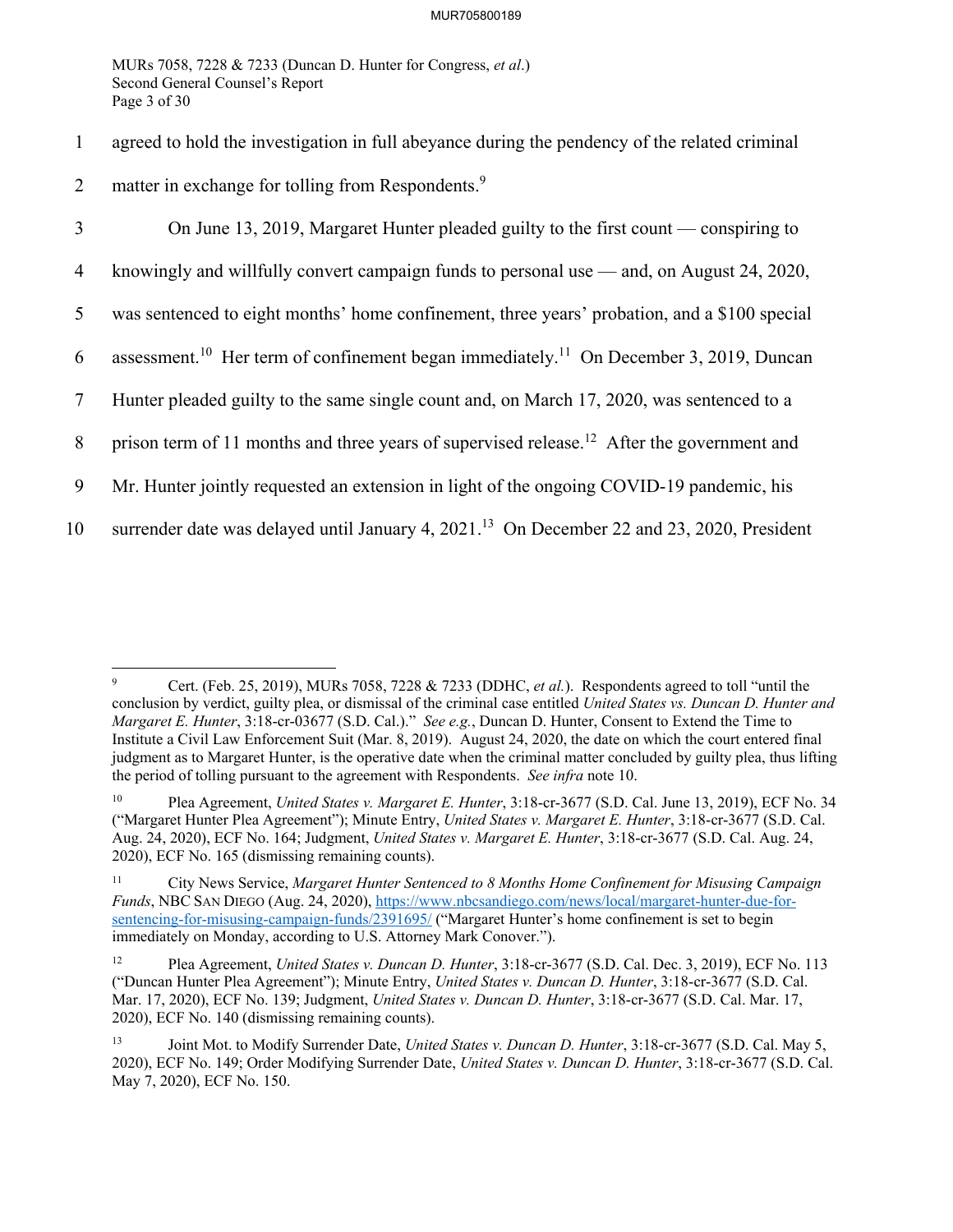|                | MURs 7058, 7228 & 7233 (Duncan D. Hunter for Congress, et al.)<br>Second General Counsel's Report<br>Page 4 of 30 |
|----------------|-------------------------------------------------------------------------------------------------------------------|
| $\mathbf{1}$   | Donald J. Trump granted pardons to Duncan Hunter and Margaret Hunter for their criminal                           |
| $\overline{2}$ | convictions. <sup>14</sup> The Hunters accepted their pardons. <sup>15</sup>                                      |
| 3              |                                                                                                                   |
| $\overline{4}$ |                                                                                                                   |
| 5              |                                                                                                                   |
| 6              |                                                                                                                   |
| 7              |                                                                                                                   |
| $8\,$          | Having obtained the necessary information from the investigation, this Office                                     |
| 9              | recommends that the Commission enter into pre-probable cause conciliation with Respondents                        |
| 10             | on a knowing and willful basis.                                                                                   |
| 11             |                                                                                                                   |
| 12             |                                                                                                                   |
| 13             |                                                                                                                   |
| 14             |                                                                                                                   |
| 15             |                                                                                                                   |
| 16             |                                                                                                                   |
| 17             |                                                                                                                   |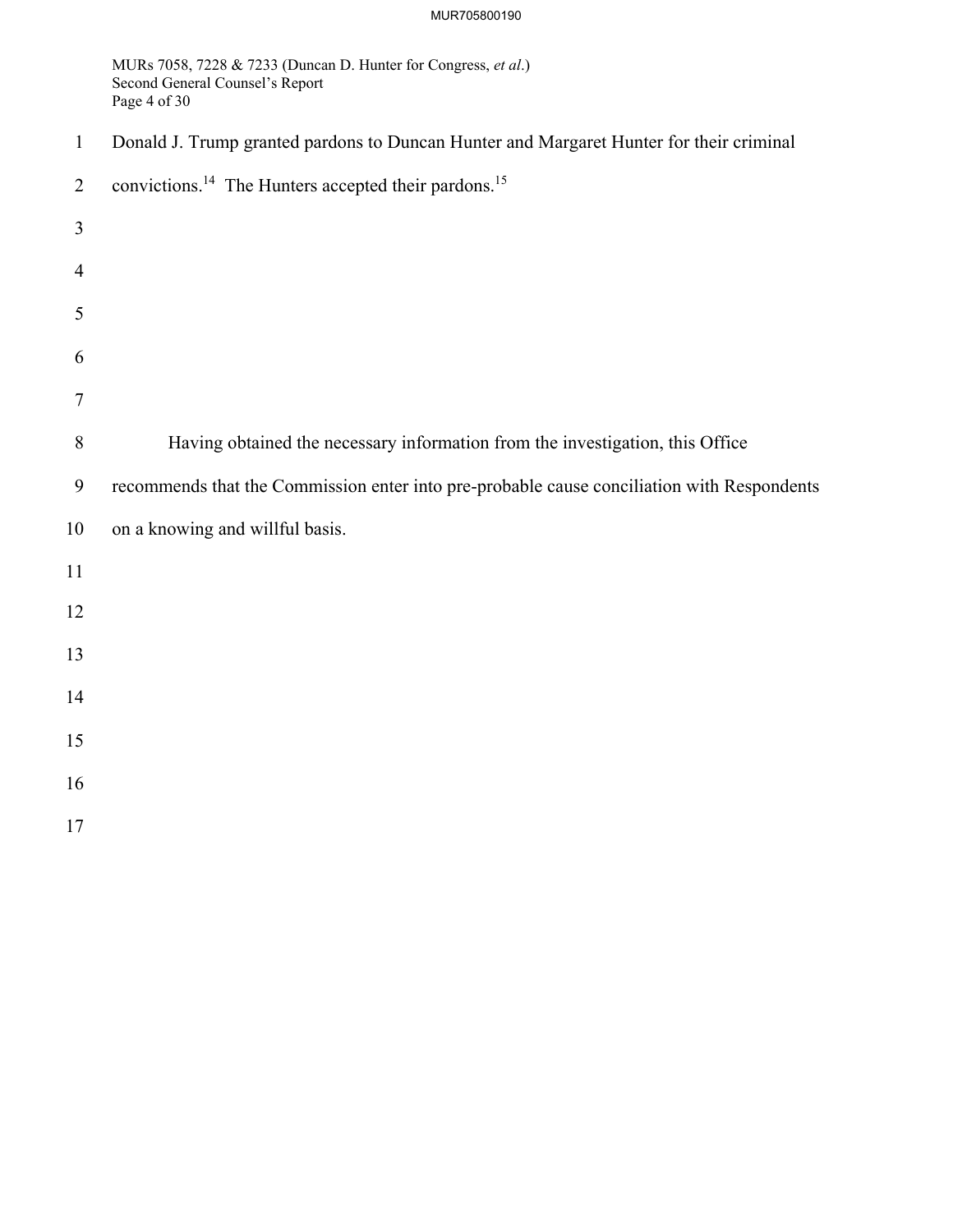MURs 7058, 7228 & 7233 (Duncan D. Hunter for Congress, *et al*.) Second General Counsel's Report Page 5 of 30

- 
- 
-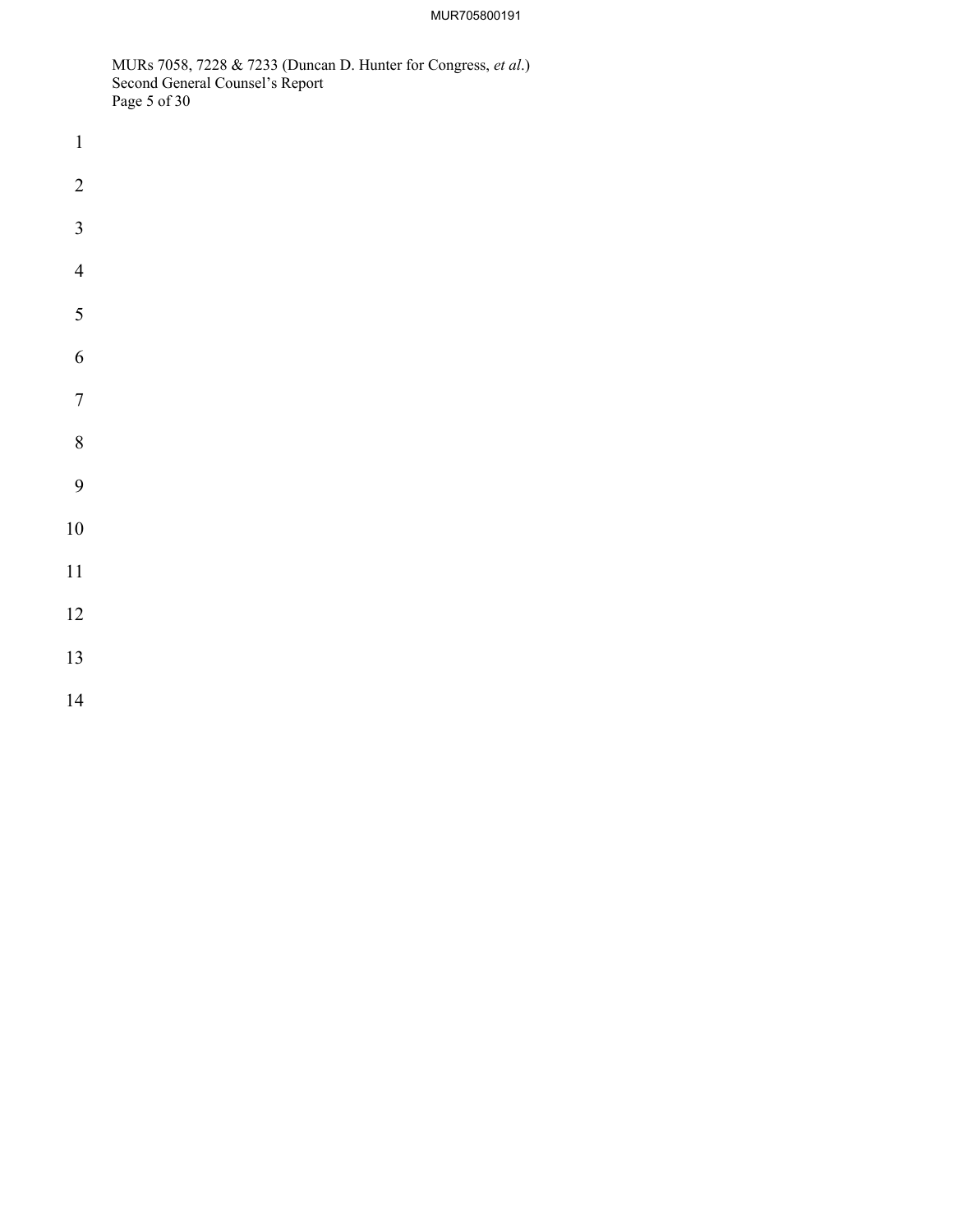MURs 7058, 7228 & 7233 (Duncan D. Hunter for Congress, *et al*.) Second General Counsel's Report Page 6 of 30

- 
- 
-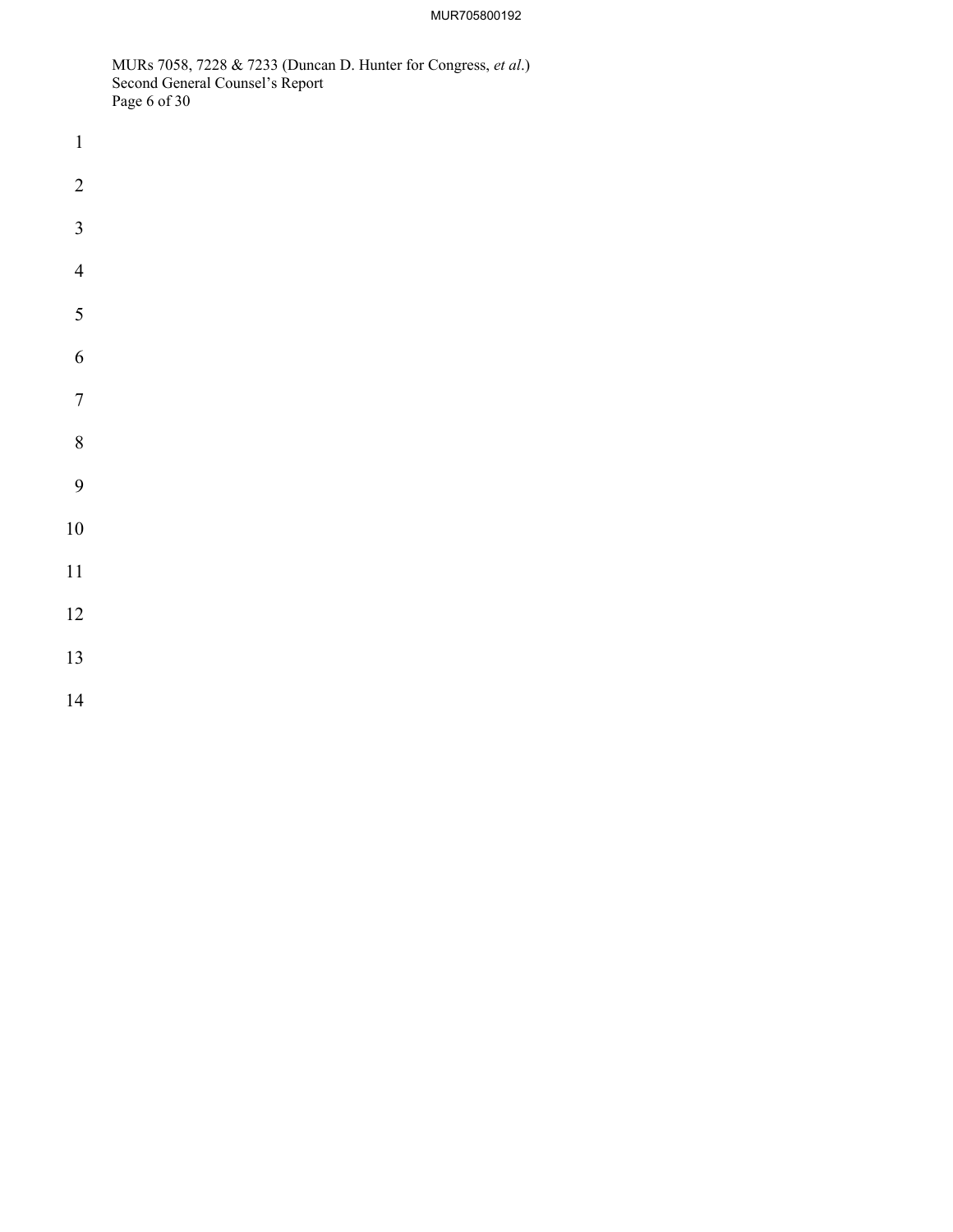MURs 7058, 7228 & 7233 (Duncan D. Hunter for Congress, *et al*.) Second General Counsel's Report Page 7 of 30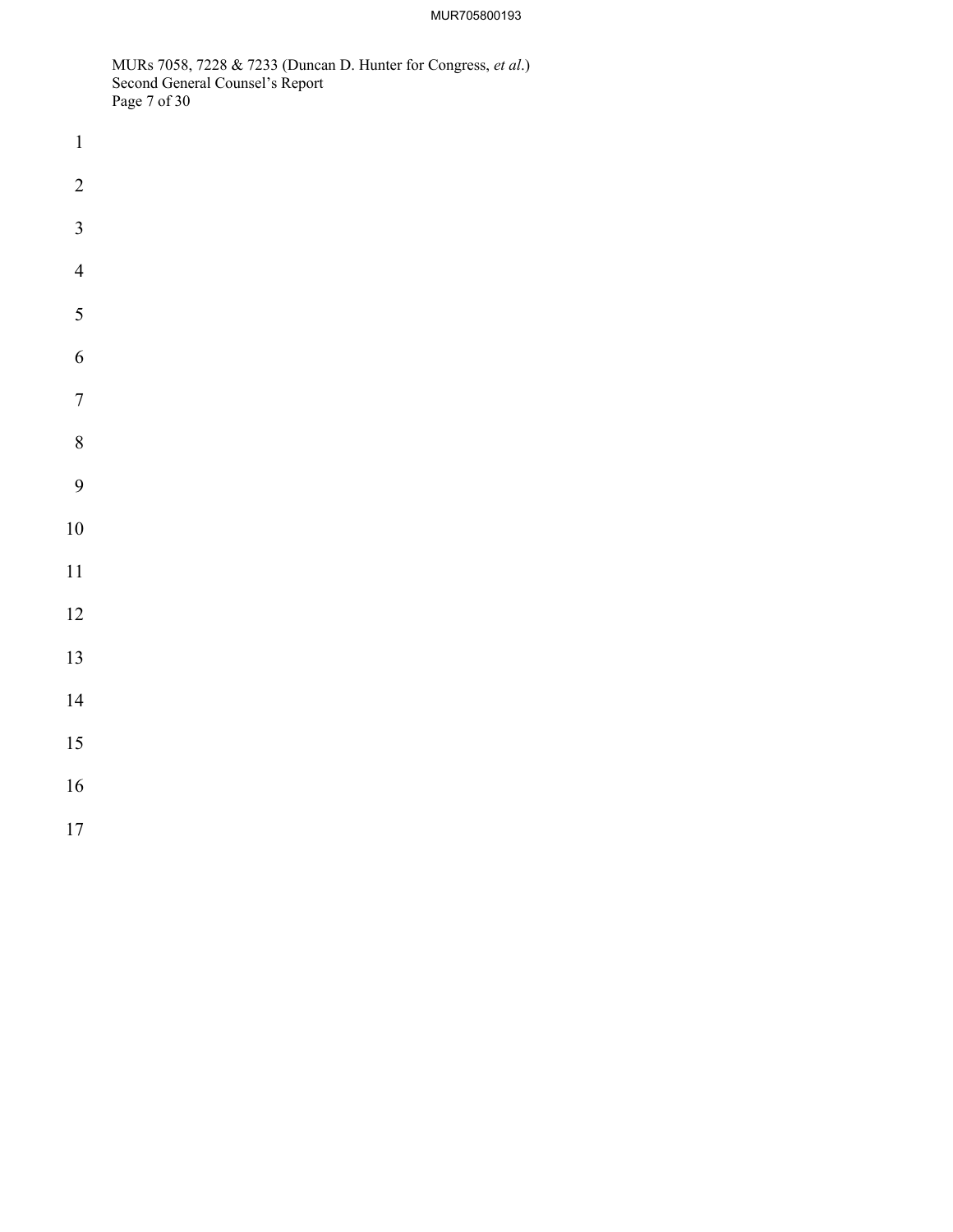MURs 7058, 7228 & 7233 (Duncan D. Hunter for Congress, *et al*.) Second General Counsel's Report Page 8 of 30

- 
-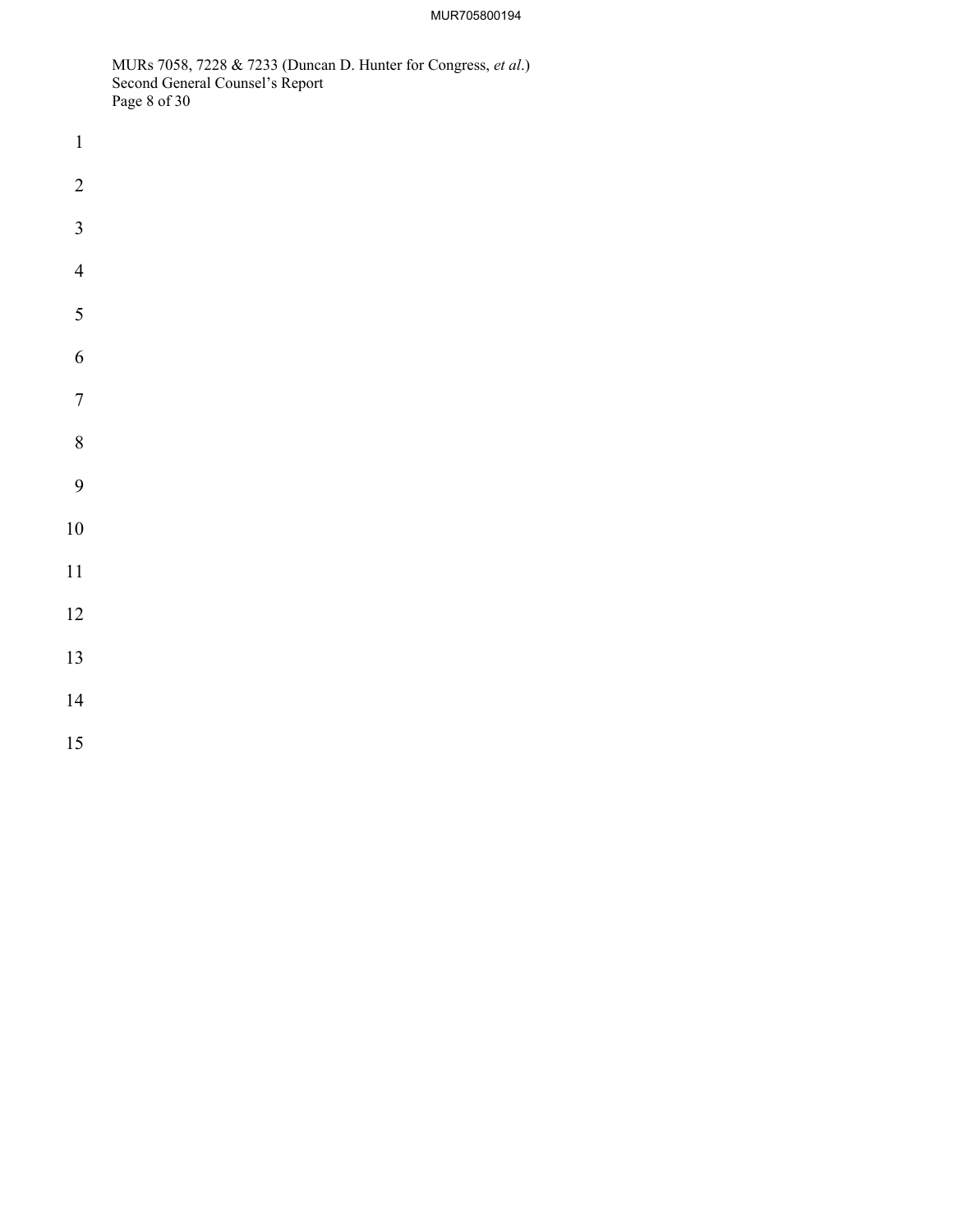MURs 7058, 7228 & 7233 (Duncan D. Hunter for Congress, *et al*.) Second General Counsel's Report Page 9 of 30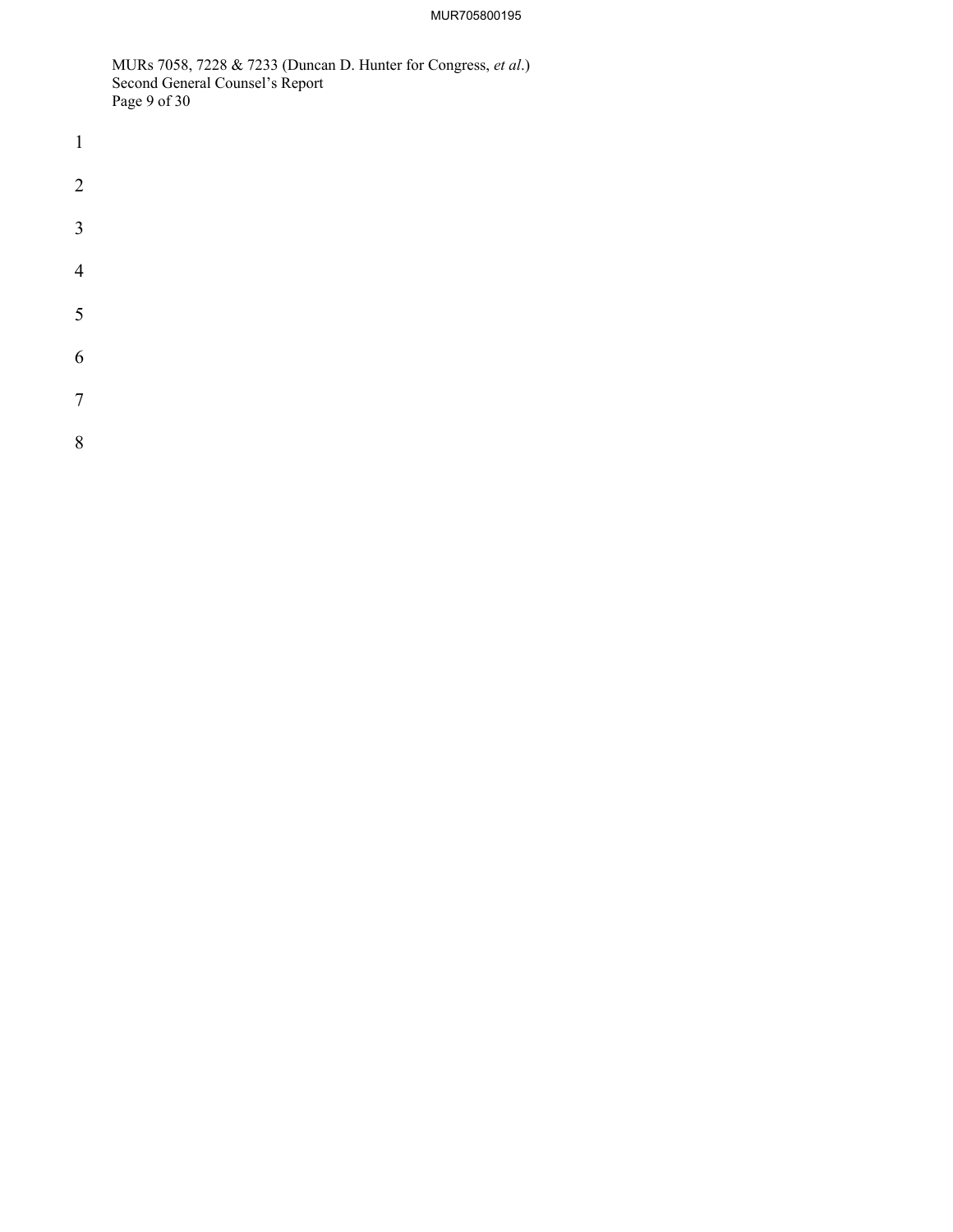MURs 7058, 7228 & 7233 (Duncan D. Hunter for Congress, *et al*.) Second General Counsel's Report Page 10 of 30

- 
- 
-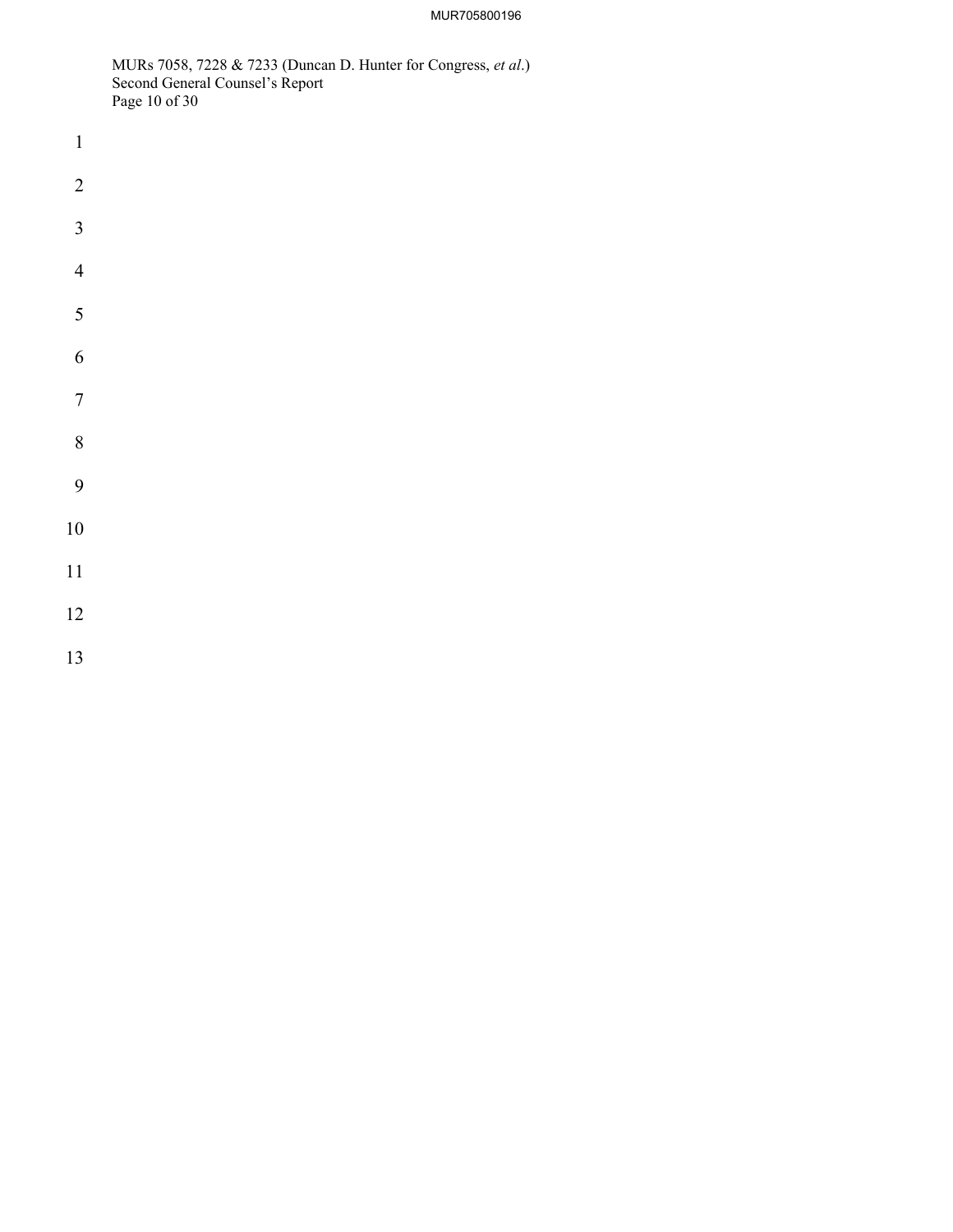MURs 7058, 7228 & 7233 (Duncan D. Hunter for Congress, *et al*.) Second General Counsel's Report Page 11 of 30

- 
- 
-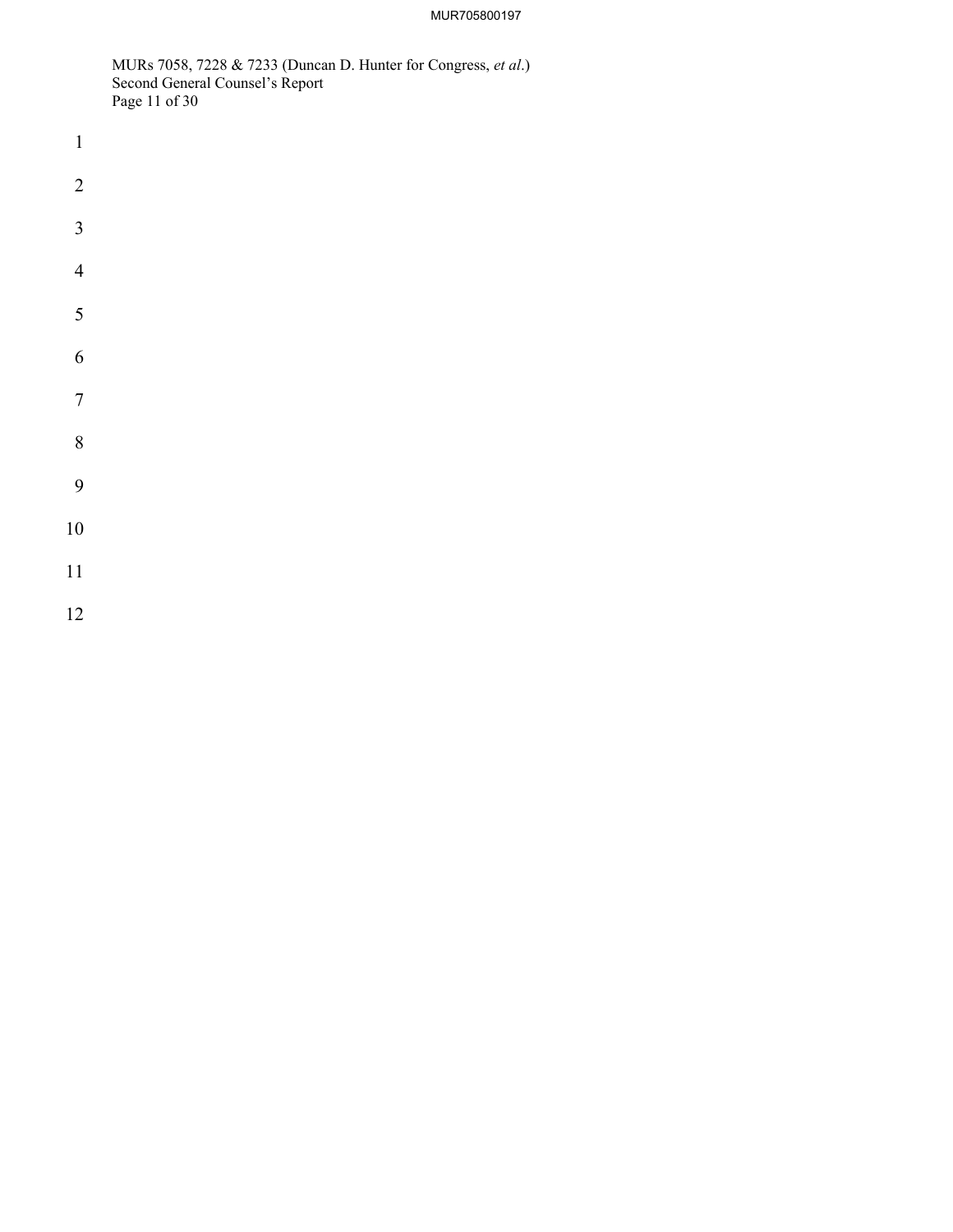MURs 7058, 7228 & 7233 (Duncan D. Hunter for Congress, *et al*.) Second General Counsel's Report Page 12 of 30

| $\mathbf{1}$   |                                                                                                                                       |
|----------------|---------------------------------------------------------------------------------------------------------------------------------------|
| 2              |                                                                                                                                       |
| 3              |                                                                                                                                       |
| $\overline{4}$ |                                                                                                                                       |
| 5              |                                                                                                                                       |
| 6              |                                                                                                                                       |
| $\tau$         |                                                                                                                                       |
| 8              | IV.<br><b>LEGAL ANALYSIS</b>                                                                                                          |
| 9<br>10        | $\mathbf{A}$ .<br>The Pardons Related to the Hunters' Criminal Convictions Do Not Appear<br>to Absolve the Hunters of Civil Liability |
| 11             | As stated above, in December 2020, President Trump granted both Hunters "full and                                                     |
| 12             | unconditional" pardons for their criminal convictions under 18 U.S.C. $\S 371$ in the U.S. District                                   |
| 13             | Court of the Southern District of California. <sup>51</sup> The Hunters' convictions under 18 U.S.C. § 371,                           |
| 14             | the federal general conspiracy statute, involved predicate violations of the Act's personal use                                       |
| 15             | restriction at 52 U.S.C. § 30114(b). <sup>52</sup>                                                                                    |
| 16             | The Constitution provides that the president "shall have power to grant reprieves and                                                 |
| 17             | pardons for offenses against the United States, except in cases of impeachment." <sup>53</sup> Courts have                            |

 $\overline{a}$ 

52 *Supra* note 8 and accompanying text.

<sup>48</sup> *See* Fed. R. Crim. P. 6(e) (outlining secrecy rules pertaining to grand juries).

<sup>49</sup> *See* Sentencing Memo (attaching 213 exhibits including credit card statements, detailed receipts, grand jury testimony, photographs, emails, and text messages); United States' Consolidated Resp. in Opp'n to Hunter's Mots. (1) to Dismiss Indictment for Violation of Speech or Debate Clause of the Constitution;  $\&$  (2) for Disclosure and Production of Grand Jury Materials, *United States v. Duncan D. Hunter*, 3:18-cr-3677 (S.D. Cal. June 28, 2019), ECF No. 70 (attaching 60 pages of exhibits including emails, photographs, text messages, and bank statements).

<sup>50</sup> *Supra* note 7 and accompanying text.

<sup>51</sup> *Supra* note 14.

 $53$  U.S. CONST. art II,  $\S$  2.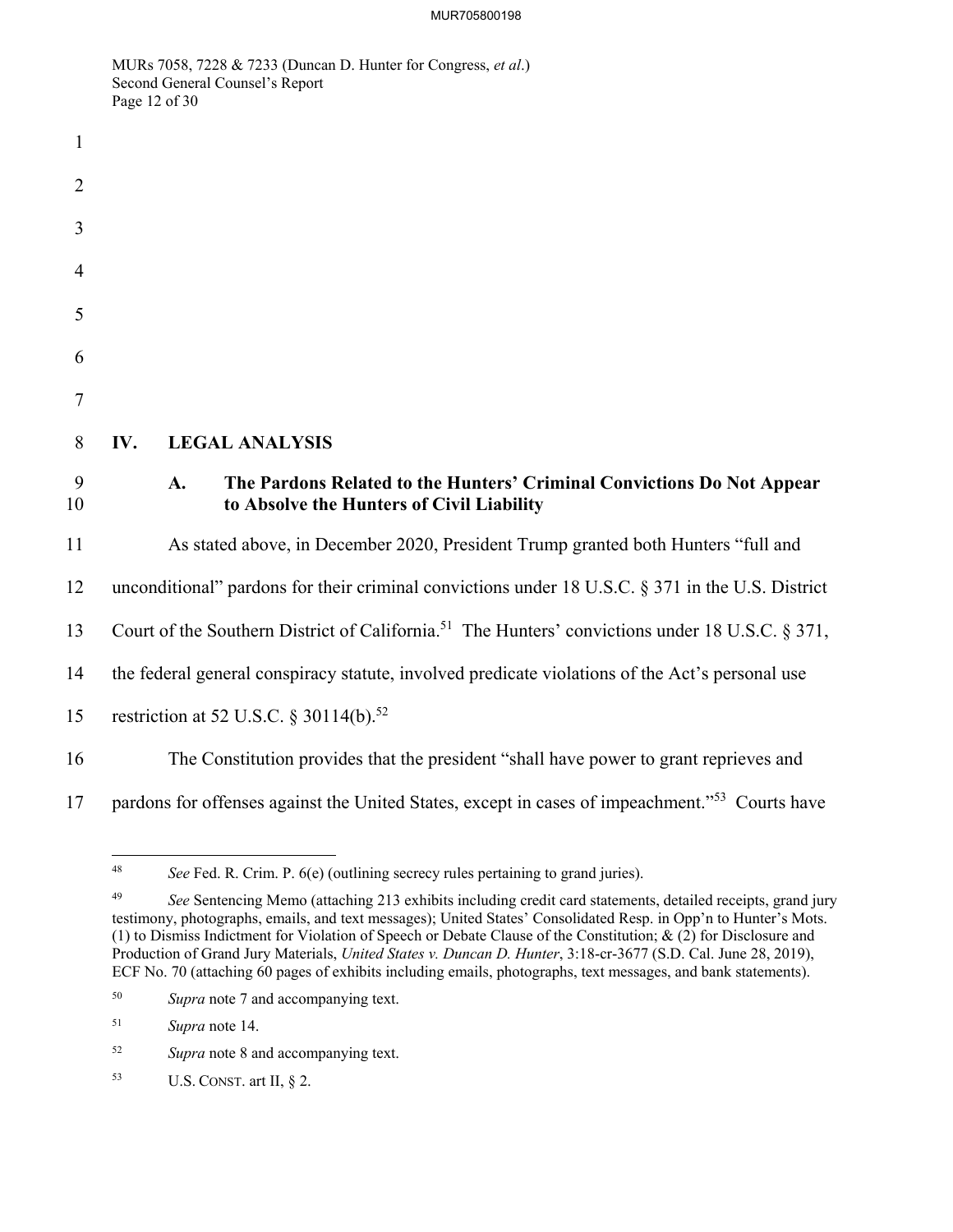MURs 7058, 7228 & 7233 (Duncan D. Hunter for Congress, *et al*.) Second General Counsel's Report Page 13 of 30

| $\mathbf{1}$    | generally held that "[a] presidential pardon must be accepted to be effective," and that "[o]nce               |
|-----------------|----------------------------------------------------------------------------------------------------------------|
| $\overline{2}$  | accepted, a full and absolute pardon 'releases the wrongdoer from punishment and restores the                  |
| $\mathfrak{Z}$  | offender's civil rights without qualification." <sup>54</sup> However, "the acceptance of a pardon implies a   |
| $\overline{4}$  | 'confession' of guilt," and therefore "does not necessarily render 'innocent' a defendant of any               |
| 5 <sup>5</sup>  | alleged violation of law." <sup>55</sup> Accordingly, "[b]ecause a pardon does not blot out guilt or expunge   |
| 6               | a judgment of conviction, one can conclude that a pardon does not blot out probable cause of                   |
| $7\overline{ }$ | guilt or expunge an indictment." <sup>56</sup>                                                                 |
| 8               | Courts have not squarely addressed the issue of whether the presidential pardon power                          |
| 9               | extends to civil offenses, $57$ and there is no academic consensus on the subject. <sup>58</sup> However, even |

10 if the president has the authority to pardon civil offenses, as a practical matter, it does not appear

56 *In re North*, 62 F.3d 1434, 1437 (D.C. Cir. 1994); *see also Arpaio*, 2017 WL 4839072, at \*2.

57 Noah A. Messing, *A New Power?: Civil Offenses and Presidential Clemency*, 64 BUFF. L. REV. 661, 724 (2016) ("No court has expressly addressed whether presidents may pardon civil offenses.").

 $\overline{a}$ 54 *United States v. Arpaio*, No. CR-16-01012-001-PHX-SRB, 2017 WL 4839072, at \*1 (D. Ariz. Oct. 19, 2017), *aff'd* 951 F.3d 1001 (9th Cir. 2020) (quoting *Absolute Pardon*, BLACK'S LAW DICTIONARY (10th ed. 2014) (citing *Burdick v. United States*, 236 U.S. 79, 94 (1915); *United States v. Wilson*, 32 U.S. 150, 160 (1833)); *see Hirschberg v. CFTC*, 414 F.3d 679, 682 (7th Cir. 2005) ("The effect of a pardon is not to prohibit all *consequences* of a pardoned conviction, but rather to preclude future *punishment* for the conviction." (emphasis in original) (citations omitted)).

<sup>55</sup> *United States v. Flynn*, Crim. Action No. 17-232, --- F. Supp. 3d ---, 2020 WL 7230702, at \*14 (D.D.C. Dec. 8, 2020) (citing *Burdick*, 236 U.S. at 94; *Wilson*, 32 U.S. at 150; *United States v. Shaffer*, 240 F.3d 35, 38 (D.C. Cir. 2001)); *see United States v. Noonan*, 906 F.2d 952, 960 (3d Cir. 1990) (concluding that a pardon does not create a fiction that a conviction never occurred).

<sup>58</sup> *Compare* Zachary S. Price, *Law Enforcement as Political Question*, 91 NOTRE DAME L. REV. 1571, 1597 n.142 (2016) ("At any rate, the pardon power is limited to criminal rather than civil offenses . . . ."), *and* Samuel T. Morrison, *Presidential Pardons and Immigration Law*, 6 STAN. J. CIV. RTS. & CIV. LIBERTIES 253, 278 (2010) ("[T]he pardon power extends only to '[o]ffenses against the United States,' as distinguished from civil penalties or state offenses."), *with* Harold J. Krent, *Conditioning the President's Conditional Pardon Power*, 89 CAL. L. REV. 1665, 1673 (2001) (citing Edward S. Corwin, THE PRESIDENT: OFFICE AND POWERS, 1787-1984, at 189 (rev. ed. 1984); W.H. Humbert, THE PARDONING POWER OF THE PRESIDENT 51-52 (1941)) ("Indeed, the [Pardon] Clause covers civil as well as criminal sanctions imposed by the federal government."), *and* Messing, 64 BUFF. L. REV. at 687-731 (concluding, based on historical evidence of English pardons and early U.S. and colonial pardons, debate at the Constitutional Convention, and post-convention pardons, *inter alia*, that "the pardon power is best read as reaching civil offenses").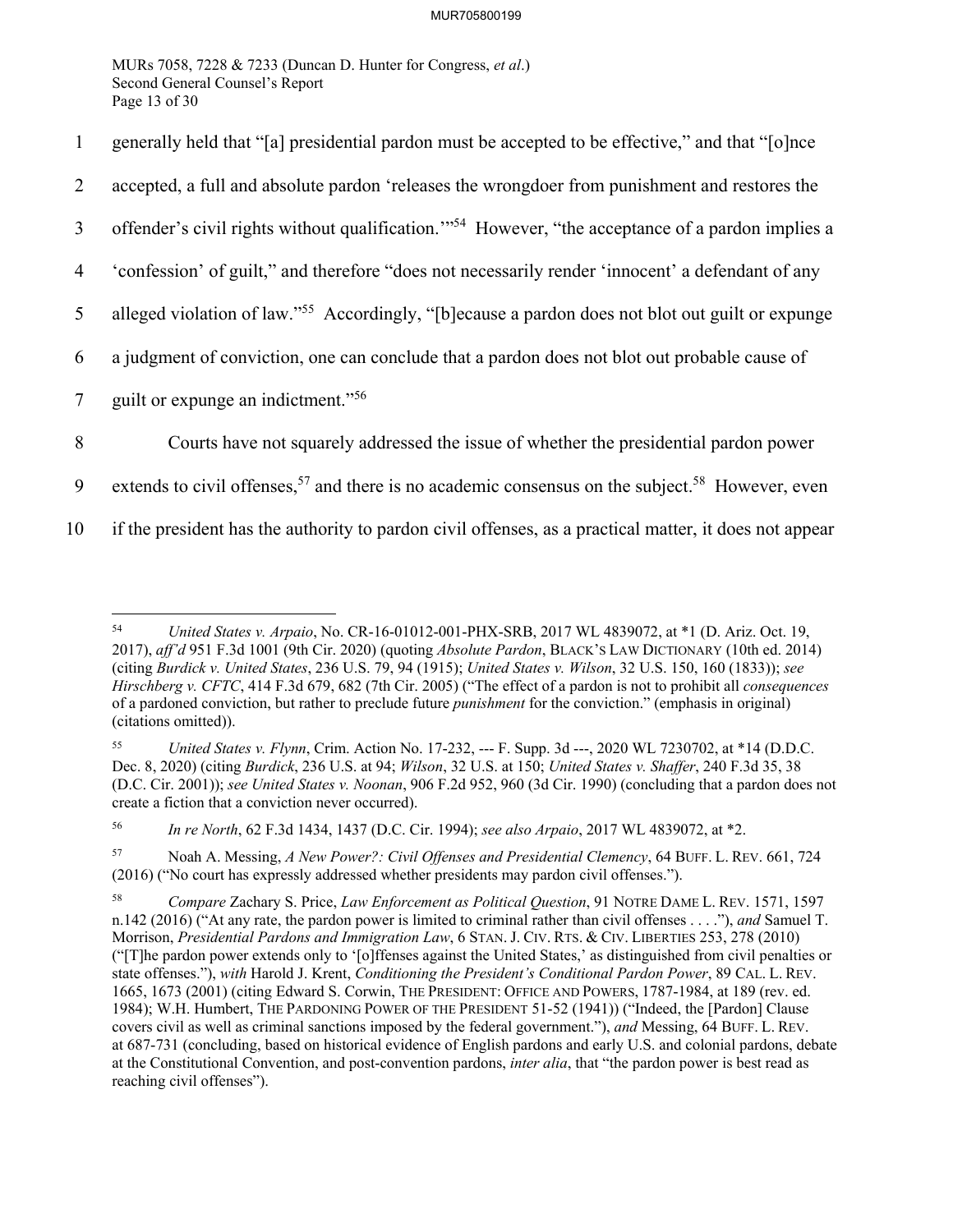MURs 7058, 7228 & 7233 (Duncan D. Hunter for Congress, *et al*.) Second General Counsel's Report Page 14 of 30

that it was President Trump's intent to pardon civil liability in this instance.<sup>59</sup> The President 2 limited the text of the Hunters' pardons specifically to the criminal matter. Duncan Hunter, for 3 example, received a pardon "[f]or his conviction in the United States District Court for the 4 Southern District of California on an indictment (Docket No. 3:18-CR-03677-W-1) charging 5 violation of Section 371, Title 18, United States Code, for which he was sentenced on March 17, 6 2020, to 11 months' imprisonment, three years' supervised release, and a \$100 special 7 assessment."<sup>60</sup> The text is directed squarely at the criminal conviction and resulting punishment. 8 Margaret Hunter's pardon differs only with respect to date and penalties.<sup>61</sup> By contrast, other 9 pardons issued by President Trump included more expansive language to broadly cover not just 10 the specific criminal charges in the indictment or that were the subject of the criminal conviction, 11 as was the case with the Hunters, but "any and all possible offenses" arising from the facts of the 12 criminal conviction.<sup>62</sup> Further, in announcing the pardon, the White House issued a press release 13 stating that "the conduct forming the basis of [the Hunter's guilty pleas] to one count conspiracy

 $\overline{a}$ 

62 *Michael T. Flynn, Executive Grant of Clemency*, U.S. DEP'T OF JUSTICE (Nov. 25, 2020),

<sup>59</sup> *Cf. Flynn*, Crim. Action No. 17-232, 2020 WL 7230702, at \*14 (interpreting another pardon granted by President Trump to Michael Flynn as "extraordinarily broad" in that the text "applies not only to the false statements offense to which Mr. Flynn twice pled guilty in this case, but also purports to apply to 'any and all possible offenses' that he might be charged with in the future in relation to this case" (citations omitted)).

<sup>60</sup> *Supra* note 14.

<sup>61</sup> *Id.*

https://www.justice.gov/pardon/page/file/1341606/download (granting pardon for specific criminal charge as well as "for any and all possible offenses arising out of facts and circumstances known to, identified by, or in any matter related to the investigation of the Special Counsel . . . ." ); *see also Joseph M. Arpaio, Executive Grant of Clemency*, U.S. DEP'T OF JUSTICE (Aug. 25, 2017), https://www.justice.gov/pardon/file/993586/download (granting pardon for criminal conviction under 18 U.S.C. § 401(3), as well as "for any other offenses under Chapter 21 of Title 18, United States Code that might arise, or be charged, in connection with *Melendres v. Arpaio* . . . in the United States District Court of the District of Arizona.").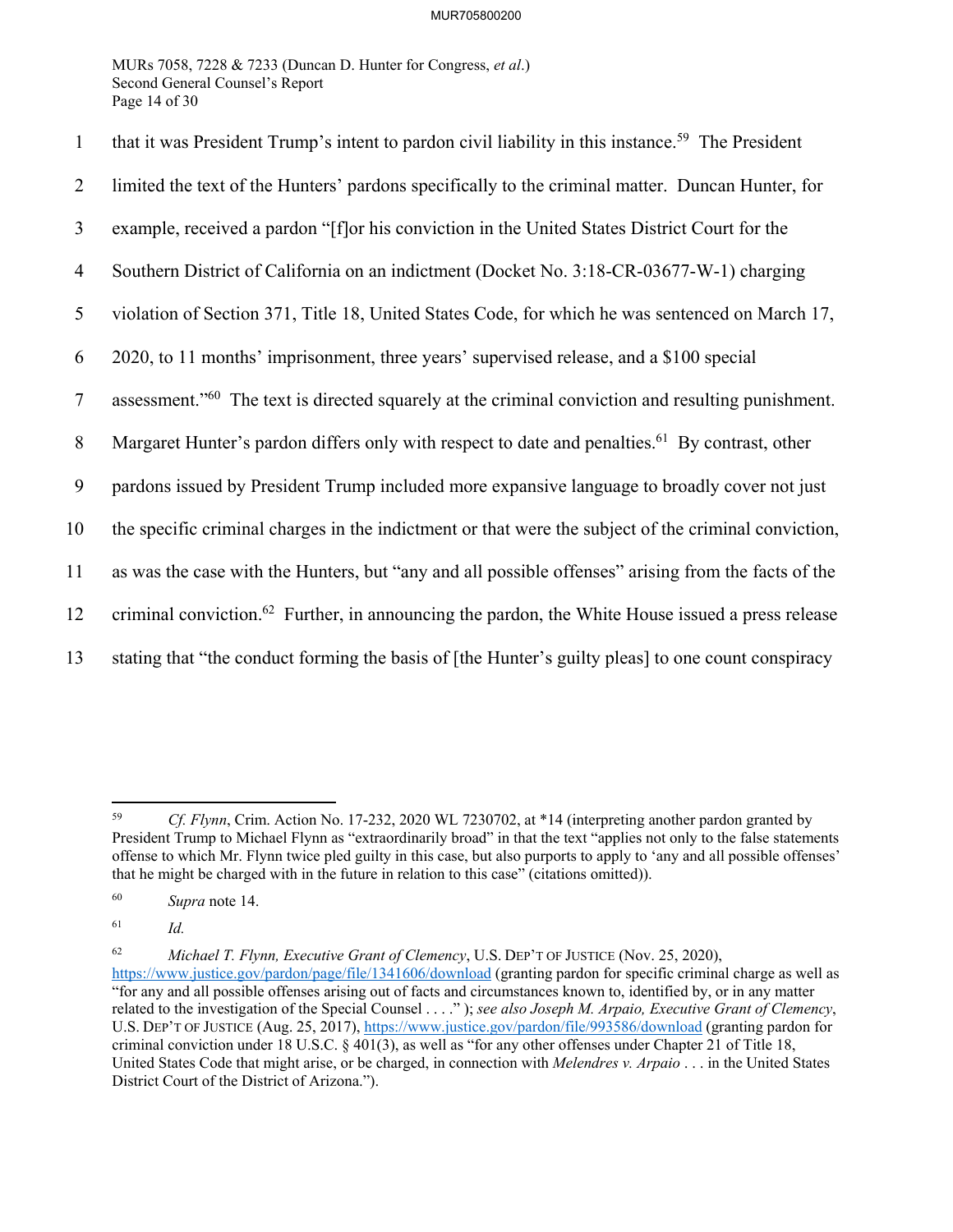MURs 7058, 7228 & 7233 (Duncan D. Hunter for Congress, *et al*.) Second General Counsel's Report Page 15 of 30

1 to misuse campaign funds for personal expenses should have been treated as a civil case by the

2 [Federal Election Commission]."<sup>63</sup>

 $\overline{a}$ 

| 3              | Under these circumstances, to the extent that the presidential pardon power extends to                                                                                            |
|----------------|-----------------------------------------------------------------------------------------------------------------------------------------------------------------------------------|
| 4              | civil liability, which is an open legal question, there is no basis to conclude that the Hunters'                                                                                 |
| 5              | pardons should be interpreted as absolving their civil lability. It appears that the pardons were                                                                                 |
| 6              | intended to absolve only the Hunters' criminal convictions. Moreover, the enforcement                                                                                             |
| $\tau$         | proceedings here are not premised on the fact of the Hunters' convictions alone, but rather the                                                                                   |
| 8              | conduct underlying the convictions, which is evidenced by the robust documentary record as                                                                                        |
| 9              | well as the Hunters' own statements under penalty of perjury. <sup>64</sup>                                                                                                       |
| 10<br>11<br>12 | Duncan D. Hunter, Margaret Hunter, and the Committee Knowingly and<br><b>B.</b><br>Willfully Violated 52 U.S.C. § 30114(b) by Converting Campaign Funds to<br><b>Personal Use</b> |
| 13             | The Act provides that campaign funds "shall not be converted by any person to personal                                                                                            |
| 14             | use," and defines personal use as using funds "to fulfill any commitment, obligation, or expense                                                                                  |
| 15             | of a person that would exist irrespective of the candidate's election campaign or individual's                                                                                    |

<sup>63</sup> *Statement from the Press Secretary Regarding Executive Grants of Clemency*, THE WHITE HOUSE (Dec. 23, 2020), https://trumpwhitehouse.gov/briefings-statements/statement-press-secretary-regarding-executive-grantsclemency-122320/ (statement on Margaret Hunter); *accord Statement from the Press Secretary Regarding Executive Grants of Clemency*, THE WHITE HOUSE (Dec. 22, 2020), https://trumpwhitehouse.gov/briefings-statements/ statement-press-secretary-regarding-executive-grants-clemency-122220 (similar statement on Duncan Hunter); *see* Letter from Bradley A. Smith, Esq., to President Donald J. Trump (Nov. 7, 2020) (letter in support of Duncan Hunter's pardon cited by the White House announcement, explaining the role of the FEC in enforcing campaign finance violations and why the FEC is well suited to handling this matter).

<sup>64</sup> *See Hirschberg*, 414 F.3d at 683 ("In cases where governmental action has been held to violate the pardon clause . . . the pardoned individual is stripped of his rights based not on the conduct underlying the conviction, but on the fact of conviction alone."). In *Hirschberg*, the court held that the Commodity Futures Trading Commission did not violate the pardon clause by revoking the plaintiff's floor broker registration after he was convicted of mail fraud, a crime for which he later received a presidential pardon, because the CFTC "rationally considered the conduct underlying Hirschberg's conviction in ascertaining whether he would be fit to act as a floor broker." *Id.* at 686.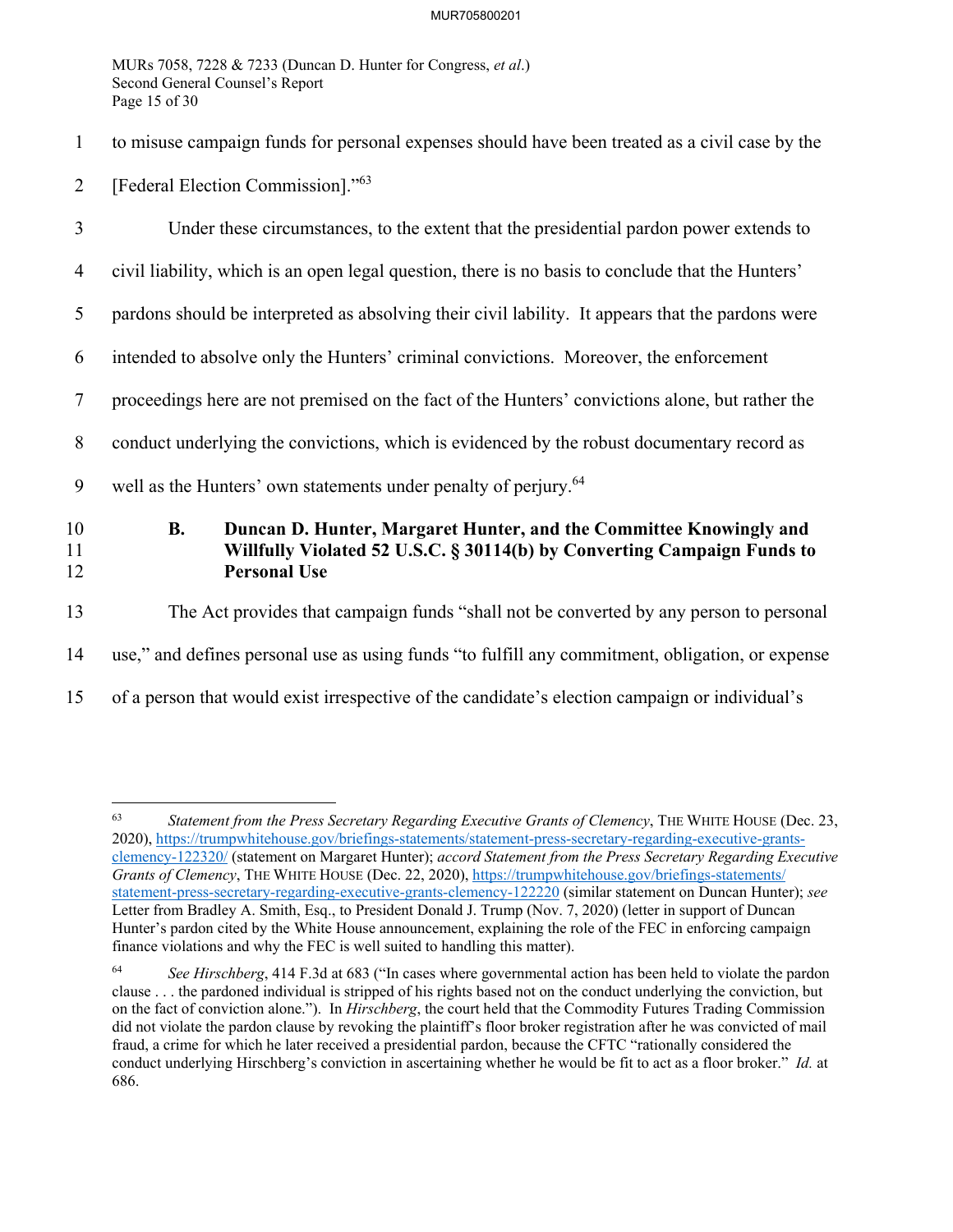duties as holder of Federal office."<sup>65</sup> Examples of personal use, as outlined in the statute, include 2 utility payments, non-campaign-related automobile expenses, vacations or other non-campaign-3 related trips, household food items, and tuition payments.<sup>66</sup> 4 The Commission's implementing regulation enumerates types of disbursements that are 5 *per se* personal use.<sup>67</sup> These include household food items or supplies, tuition payments other 6 than those associated with training campaign staff, utility payments for any part of any personal 7 residence of the candidate, salary payments to a member of the candidate's family unless the 8 family member is providing *bona fide* services and the payments are not in excess of the fair 9 market value, and vacations. $68$  For all other disbursements, the regulation provides that the 10 Commission shall determine on a case-by-case basis whether a given disbursement is personal 11 use by applying the "irrespective test" formulated in the statute. $69$ 12 A violation of the Act is knowing and willful if the "acts were committed with full 13 knowledge of all the relevant facts and a recognition that the action is prohibited by law. $\cdot$ <sup>70</sup> This 14 does not require proving knowledge of the specific statute or regulation the respondent allegedly 15 violated.<sup>71</sup> Rather, it is sufficient to demonstrate that a respondent "acted voluntarily and was

 $\overline{a}$ 

<sup>65 52</sup> U.S.C. § 30114(b). Permitted uses of campaign funds include, among other things, charitable donations and any other lawful purpose that is not personal use. *Id.* § 30114(a)(1)-(6); *see* 11 C.F.R. § 113.2.

<sup>66 52</sup> U.S.C. § 30114(b)(2); 11 C.F.R. § 113.1(g)(1)(i)(A)-(J).

<sup>67 11</sup> C.F.R.  $\S$  113.1(g)(1)(i).

<sup>68</sup> *Id.* § 113.1(g)(1)(i)(A), (D), (E)(1), (F), (H), (J).

 $\frac{69}{10}$  *Id.* § 113.1(g)(1)(ii). Meal, travel, and vehicle expenses are examples of disbursements that may be personal use. *Id.*

<sup>70 122</sup> CONG. REC. 12,197, 12,199 (May 3, 1976); *see* Factual & Legal Analysis ("F&LA") at 17, MUR 6766 (Jesse Jackson, Jr., *et al.*).

<sup>71</sup> *United States v. Danielczyk*, 917 F. Supp. 2d 573, 579 (E.D. Va. 2013) (citing *Bryan v. United States*, 524 U.S. 184, 195 & n.23 (1998)) (holding that to establish that a violation is willful, the government needs to show only that the defendant acted with knowledge that her conduct was unlawful, not with knowledge of the specific statutory provision violated).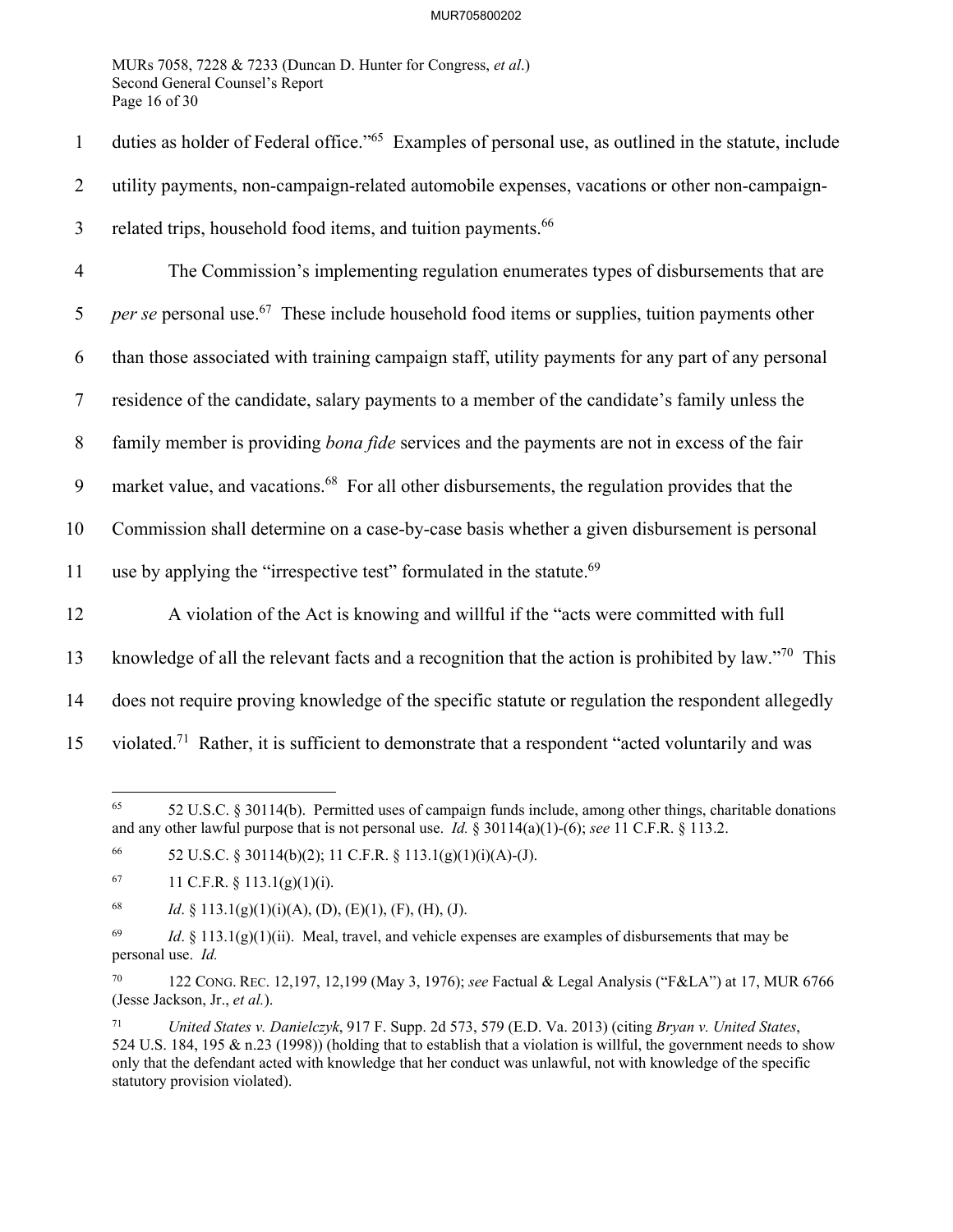MURs 7058, 7228 & 7233 (Duncan D. Hunter for Congress, *et al*.) Second General Counsel's Report Page 17 of 30

1 aware that his conduct was unlawful."<sup>72</sup> This may be shown by circumstantial evidence, such as 2 a "defendant's elaborate scheme for disguising" her actions, or other "facts and circumstances 3 from which the jury reasonably could infer [the defendant] knew her conduct was unauthorized 4 and illegal. $\frac{373}{4}$ 

5 At the reason to believe stage, the Commission made findings under section 30114(b) 6 regarding the Hunters and the Committee on a non-knowing and willful basis.<sup>74</sup> Based on the 7 information obtained during the investigation, it is apparent that the violations were knowing and 8 willful. In their plea agreements, the Hunters admitted to "knowingly and willfully" converting 9 campaign funds "to personal use."<sup>75</sup> They further admitted to concealing their illicit personal 10 spending by "either falsely stating the expenses were 'campaign related' or by falsely reporting 11 the item or service purchased when providing information to the Treasurer. $176$  Their admissions 12 are confirmed by the documentary evidence, which includes numerous examples of payments 13 made by one or both of the Hunters for personal expenses, as well as efforts taken by the Hunters 14 to generate fictitious campaign-related purposes.<sup>77</sup> The Hunters spent campaign funds on family 15 and household expenses, including vacations, nights out, golf and racetrack outings, tuition, 16 utilities, groceries, gasoline, video games, meals, healthcare, household repair, clothing, and an

 $72\,$ 72 *Id.* (internal quotation marks omitted); *see* F&LA at 17, MUR 6766 (Jesse Jackson, Jr., *et al.*).

<sup>73</sup> *United States v. Hopkins*, 916 F.2d 207, 213-15 (5th Cir. 1990) (internal quotation marks omitted). As the *Hopkins* court observed, "[i]t has long been recognized that 'efforts at concealment [may] be reasonably explainable only in terms of motivation to evade' lawful obligations." *Id.* at 214 (quoting *Ingram v. United States*, 360 U.S. 672, 679 (1959)).

<sup>74</sup> First GCR at 3, 15, MURs 7058, 7228, & 7233 (DDHC, *et al.*); Cert. (Apr. 26, 2018), MURs 7058, 7228, & 7233 (DDHC, *et al.*).

<sup>75</sup> Margaret Hunter Plea Agreement at 3:4-17; Duncan Hunter Plea Agreement at 3:4-17.

<sup>76</sup> Margaret Hunter Plea Agreement at 5:14-17; Duncan Hunter Plea Agreement at 3:18-21.

<sup>77</sup> *Supra* notes 32-39 and accompanying text.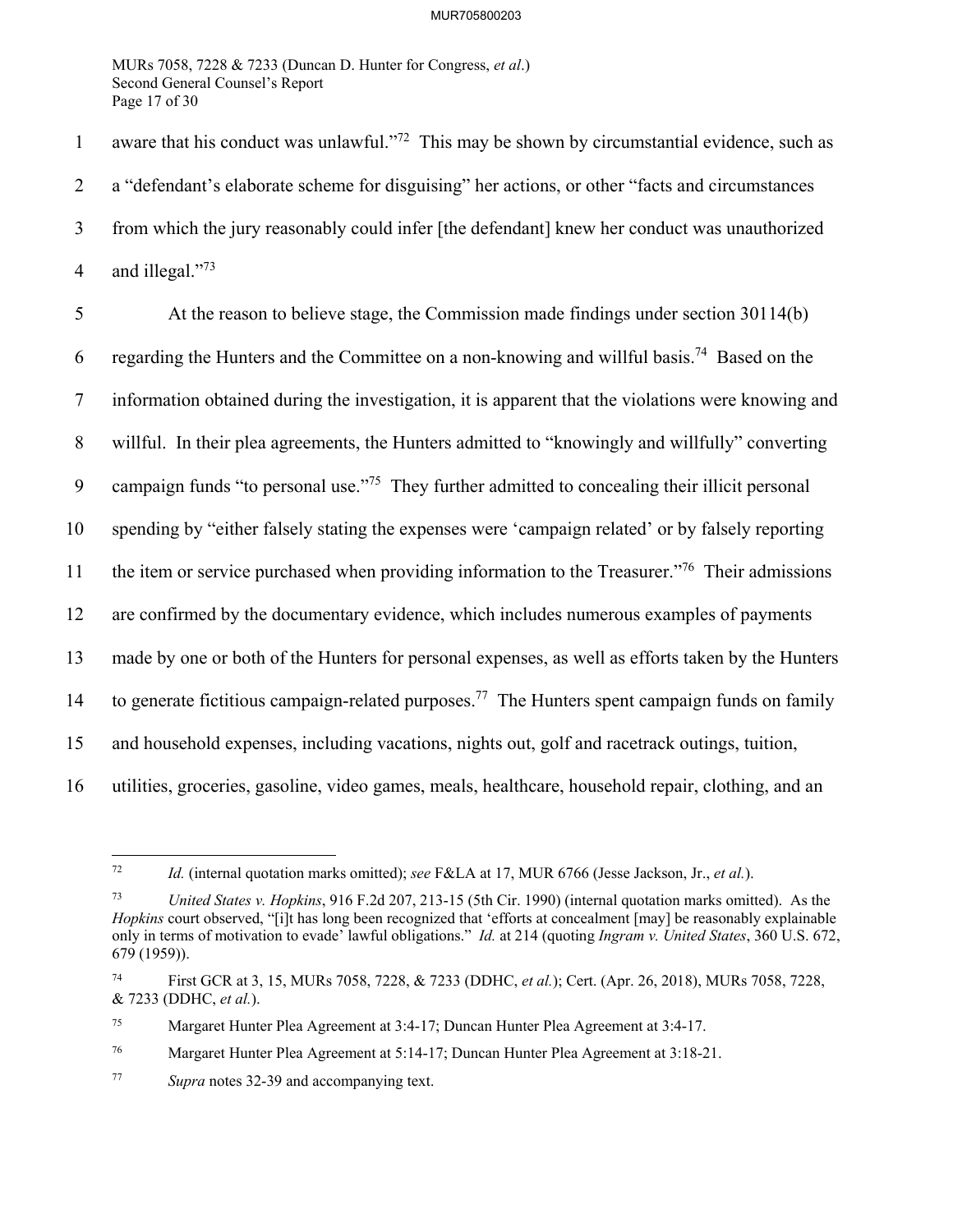MURs 7058, 7228 & 7233 (Duncan D. Hunter for Congress, *et al*.) Second General Counsel's Report Page 18 of 30

| 1              | assortment of retail purchases, among other things. <sup>78</sup> Moreover, on multiple occasions, the      |
|----------------|-------------------------------------------------------------------------------------------------------------|
| 2              | former treasurer warned one or both of the Hunters about personal use spending. <sup>79</sup> Based on the  |
| $\overline{3}$ | available information, between approximately 2010 and 2016, the Hunters converted campaign                  |
| 4              | funds totaling at a minimum \$241,390 to personal use, though the full extent of the scheme may             |
| 5              | have included more than \$420,776.80                                                                        |
| 6              | The Committee is liable for the Hunter's knowing and willful conduct. Any expenditure                       |
| 7              | of campaign funds by Duncan Hunter, the candidate, is as an agent of his authorized campaign                |
| 8              | committee. <sup>81</sup> Not only did Mr. Hunter spend campaign funds for personal use, for which the       |
| 9              | Committee is therefore liable, but he and Margaret Hunter "had an implicit agreement that they              |
| 10             | would and could illegally use Campaign funds for personal use, both when they were together                 |
| 11             | and when they were apart." <sup>82</sup> By virtue of this agreement, Ms. Hunter's actions are also imputed |
| 12             | to the Committee because they were on behalf of the candidate. <sup>83</sup> The Committee's liability is   |

<sup>78</sup> See Attachment 1 (showing categories of funds converted personal use expenses).

<sup>79</sup> *Supra* note 40 and accompanying text.

<sup>80</sup> *Supra* notes 44-46 and accompanying text.

<sup>81</sup> *See* 52 U.S.C. § 30102(e)(2) ("Any candidate . . . who . . . makes a disbursement in connection with [his or her] campaign, shall be considered, for purposes of this Act, as . . . having made the disbursement, as the case may be, as an agent of the authorized committee or committees of such candidate."); 11 C.F.R. §§ 101.2(a), 102.7(d). A candidate's use of funds drawn from the campaign depository of his or her own authorized committee is fairly described as "in connection with" his or her campaign. *See FEC v. Craig for U.S. Senate*, 816 F.3d 829, 844 (D.C. Cir. 2016); *FEC v. O'Donnell*, 209 F. Supp. 3d 727, 738 (D. Del. 2016). Accordingly, in prior matters, including at the reason to believe stage here, the Commission has held the authorized committee liable for the candidate's personal spending. *See, e.g.*, Cert. ¶ 2(a) (Mar. 20, 2019), MUR 7292 (Clifford "Cliff" B. Stearns, *et al.*) (finding reason to believe authorized committee violated § 30114(b) where candidate converted funds to personal use); Cert. ¶ 3 (Nov. 20, 2012), MUR 6585 (Edolphus Towns, *et al.*) (same); Cert. ¶ 1 (May 21, 2009), MUR 6128 (Craig for U.S. Senate, *et al.*) (same).

<sup>82</sup> Margaret Hunter Plea Agreement at 6:8-12.

<sup>83</sup> *Supra* note 29 and accompanying text; RESTATEMENT (THIRD) OF AGENCY § 1.01 (2006) ("Agency is the fiduciary relationship that arises when one person (a 'principal') manifests assent to another person (an 'agent') that the agent shall act on the principal's behalf and subject to the principal's control, and the agent manifests assent or otherwise consents so to act.").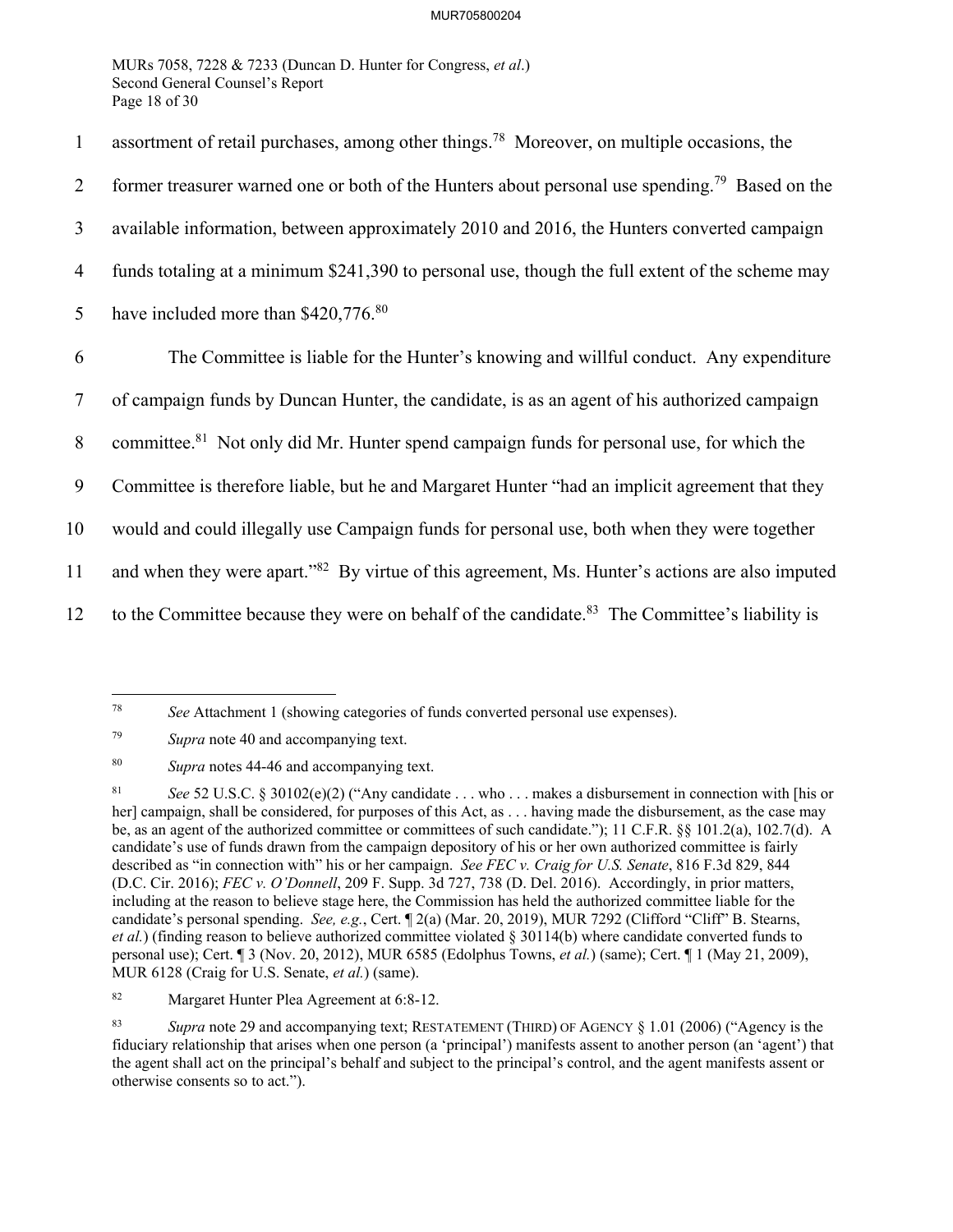|                | MURs 7058, 7228 & 7233 (Duncan D. Hunter for Congress, et al.)<br>Second General Counsel's Report<br>Page 19 of 30                           |
|----------------|----------------------------------------------------------------------------------------------------------------------------------------------|
| $\mathbf{1}$   | further supported by information that the treasurers were aware of the Hunters' use of campaign                                              |
| $\overline{2}$ | funds for personal spending. <sup>84</sup>                                                                                                   |
| 3              |                                                                                                                                              |
| $\overline{4}$ | The Committee's treasurers,                                                                                                                  |
| 5              | despite indications that they knew that the Hunters were engaged in personal spending, accepted                                              |
| 6              | the Hunters' fictitious purposes for their spending and may have generated purposes when the                                                 |
| $\overline{7}$ | Hunters simply stated, without providing specifics, that questionable spending was campaign                                                  |
| 8              | related.86                                                                                                                                   |
| 9<br>10        | $\mathbf{C}$ .<br>The Committee Knowingly and Willfully Violated 52 U.S.C. § 30104(b)(6)(A)<br>by Failing to Accurately Report Disbursements |
| 11             | Authorized committees are required to disclose the name and address of each person who                                                       |
| 12             | has received a disbursement in an aggregate amount or value in excess of \$200 within the                                                    |
| 13             | calendar year or election cycle, in the case of an authorized committee, together with the date,                                             |
| 14             | amount, and purpose of any such disbursement. <sup>87</sup> Commission regulations state that reportable                                     |
|                |                                                                                                                                              |

84 See *infra* note 86.

<sup>&</sup>lt;sup>86</sup> The Hunters admitted that they concealed the scheme, in part, by falsely stating to the treasurers that their personal expenses were simply "campaign related." Margaret Hunter Plea Agreement at 5:14-17; Duncan Hunter Plea Agreement at 3:18-21. The treasurer thereafter reported such payments with campaign-related purposes on the Committee's FEC disclosure reports. There is also information that, despite knowledge that certain expenses were for personal use, or were likely were for personal use, the treasurer nonetheless reported them as being made for a legal, charitable purpose. *Compare* Hunter-00013756 (Aug. 8, 2015 email from Margaret Hunter to treasurer describing \$700 July 2015 disbursement to dentist as "personal so I will cover from personal funds"), *and* Hunter-00012565 (Oct. 14, 2015 email from Margaret Hunter to treasurer stating that another \$700 disbursement in August 2015 to the same dentist was "actually contribution to 'Smiles for Life' children[']s charity through Garth Brooks partnership"), *with* DDHC, Amended 2015 October Report at 72 (Apr. 15, 2016) (reporting both disbursements, including the July 2015 disbursements which Margaret Hunter acknowledged was personal, as for "Gift Certificate to Smiles for Life").

<sup>87 52</sup> U.S.C. § 30104(b)(6)(A); 11 C.F.R. § 104.3(b)(4).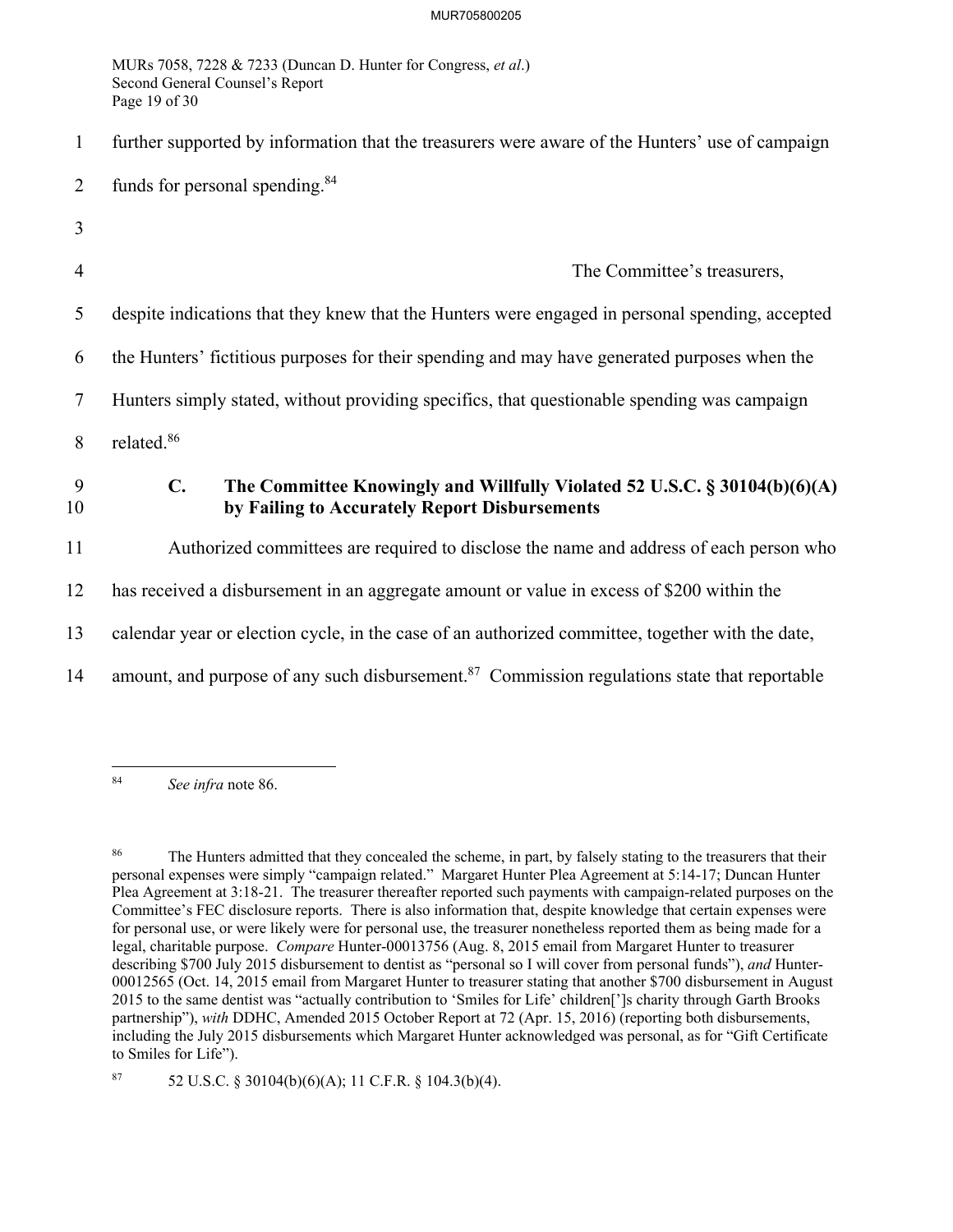MURs 7058, 7228 & 7233 (Duncan D. Hunter for Congress, *et al*.) Second General Counsel's Report Page 20 of 30

1 disbursements must include a "purpose," defined as "a brief statement or description of why the 2 disbursement was made."<sup>88</sup>

3 As a result of the Hunters' admitted efforts "to conceal[] the personal nature" of their 4 illicit spending by "either falsely stating the expenses were 'campaign related' or by falsely 5 reporting the item or service purchased when providing information to the Treasurer," $89$  the 6 Committee failed to accurately describe the purpose of numerous disbursements.<sup>90</sup> As detailed 7 above, the Hunters converted between \$241,390 and \$420,776 in campaign funds to personal 8 use, and, among these disbursements, approximately \$200,000 exceeded the \$200 itemization 9 threshold and therefore required a purpose of disbursement which, in order to conceal the  $10$  scheme, was inevitably false.<sup>91</sup> 11 As of the date of this Report, the Committee has not amended any of its filings to correct 12 the false reports. Although the Committee filed a Miscellaneous Text Report on November 16,

13 2016, to disclose a subset of "personal expenditures," none of the corresponding disbursements

14 were amended in the affected reports.<sup>92</sup> Although the Committee reported a series of payments

15 as "personal" or "mistaken," they were all eventually amended to "mistaken," which, given the

 $\overline{a}$ 

92 *See* First GCR at 7, MURs 7058 7228, & 7233 (DDHC, *et al.*).

<sup>&</sup>lt;sup>88</sup> 11 C.F.R.  $\frac{$8,000 \cdot (4)(i)(A)}{i}$ .

<sup>89</sup> Margaret Hunter Plea Agreement at 5:14-17; Duncan Hunter Plea Agreement at 3:18-21.

<sup>90</sup> *See, e.g.*, *supra* notes 33-38 and accompanying text.

<sup>&</sup>lt;sup>91</sup> This figure represents total disbursements in the "illegal" category of the spreadsheet provided by the United States Attorney's Office for the Southern District of California, when aggregated by payee, exceed the \$200 threshold. We note there is also a limited number of disbursements, totaling approximately \$2,561, which exceed the \$200 threshold but that the Committee failed to properly itemize.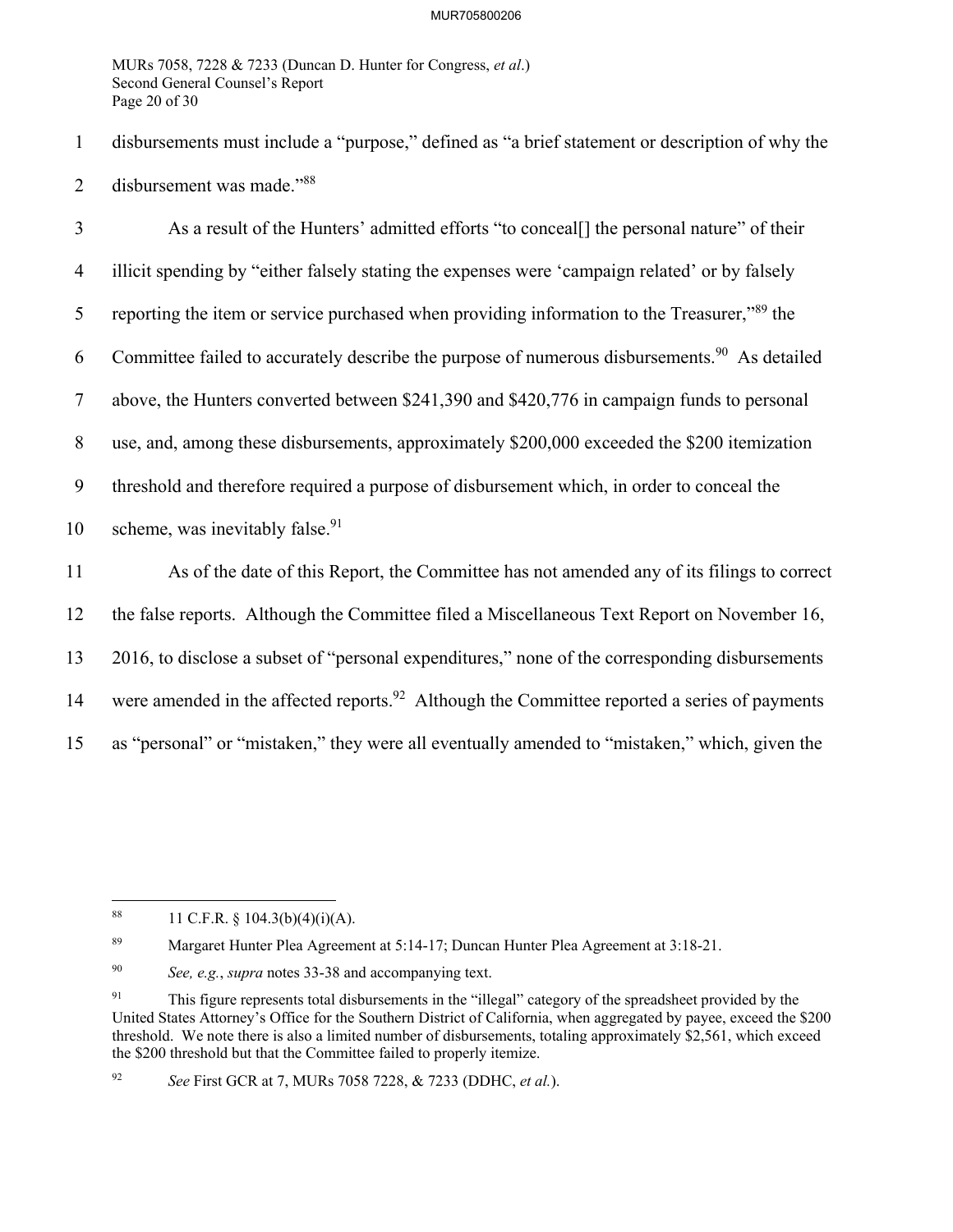| $\mathbf{1}$   | Hunters' admissions, is itself an inaccurate disclosure. <sup>93</sup> The Committee reported \$1,302 in    |
|----------------|-------------------------------------------------------------------------------------------------------------|
| $\overline{2}$ | online video game purchases as "Fraudulent Charge[s]," which was also inaccurate. <sup>94</sup>             |
| $\overline{3}$ | The Committee's false reporting was knowing and willful. <sup>95</sup> As stated above, the                 |
| $\overline{4}$ | Hunters admitted to falsely stating their expenses were "campaign related" or by generating a               |
| 5 <sup>5</sup> | fictitious purpose. <sup>96</sup> The fictitious purposes appeared on the FEC disclosure reports to conceal |
| 6              | the true, personal nature of their spending. The Hunters acted as the candidate and campaign                |
| $\tau$         | manager and apparently were the only people with primary access to campaign funds. There is                 |
| 8              | no information that the Committee had any sort of internal controls. Moreover, the Committee's              |
| 9              | treasurers were apparently aware of the Hunters' personal spending. <sup>97</sup> They accepted false       |

<sup>93</sup> 93 First GCR, Attach. 1, MURs 7058, 7228 & 7233 (Duncan D. Hunter for Congress, *et al.*) (listing disbursements). A handful of the disbursements were unitemized but identified as "Mistaken Charges" on miscellaneous text forms attached to disclosure reports.

96 Margaret Hunter Plea Agreement at 5:14-17; Duncan Hunter Plea Agreement at 3:18-21.

97 *E.g.*, Hunter-00018777 (January 2014 email from Margaret Hunter to treasurer stating: "There will be 2 charges for December which are personal if you can please let me know amount"); Hunter-00013756 (August 2015 email from Margaret Hunter responding to treasurer's inquiry regarding disbursements to dentist, Steam Games, and World of Warcraft by stating they "are personal so I will cover from personal funds"); Hunter-00022640 (December 2015 email from treasurer explaining to Margaret that the personal spending "just keeps happening over and over" and that "every time it happens, campaign funds are being converted to personal use, which, as you know<sup>[</sup>,] is prohibited"); *see also* Hunter-00021534 (July 2013 email from treasurer to chief of staff deferring to explanation provided by Duncan Hunter because "[h]e's the boss"); Hunter-00016967 (August 2014 email from treasurer stating to chief of staff that Margaret Hunter does not provides names of supporters she takes for meals using campaign funds "[g]enerally just says supporters"); Sentencing Memo, Ex. 49 (December 2010 email chain reflecting treasurer asking Hunters whether charges are campaign related and Duncan responding "Are

<sup>94</sup> DDHC, Second Amended 2015 Year-End Report at 56-62, 71-81, 99-100, 115-16, 135-37 (June 20, 2016). There is information that Margaret Hunter was aware that one of her children had used the campaign credit card to purchase online video games but that she contacted the credit card company claiming that the account had experienced fraudulent activity. *See* Sentencing Memo at 52:18-53:3.

<sup>95</sup> *See* F&LA at 14, MUR 7126 (Michigan Democratic State Central Committee) ("The knowing and willful nature of this conduct is evidenced by the efforts to conceal the fraudulent contributions."). There is arguably a basis to hold the Committee's treasurers personally liable for the inaccurate reporting either because they were aware of the Hunters' personal spending (and fictitious purposes) or should have reasonably been aware. *See* Statement of Policy Regarding Treasurers Subject to Enforcement Proceedings, 70 Fed. Reg. 3, 5 (Jan. 3, 2005). However, neither of the Committee's treasurers — Chris Marston, the current treasurer has served since 2013, and Bruce Young, was treasurer from the Committee's inception in 2007 through 2013 — was notified in his personal capacity and therefore no tolling agreements were obtained.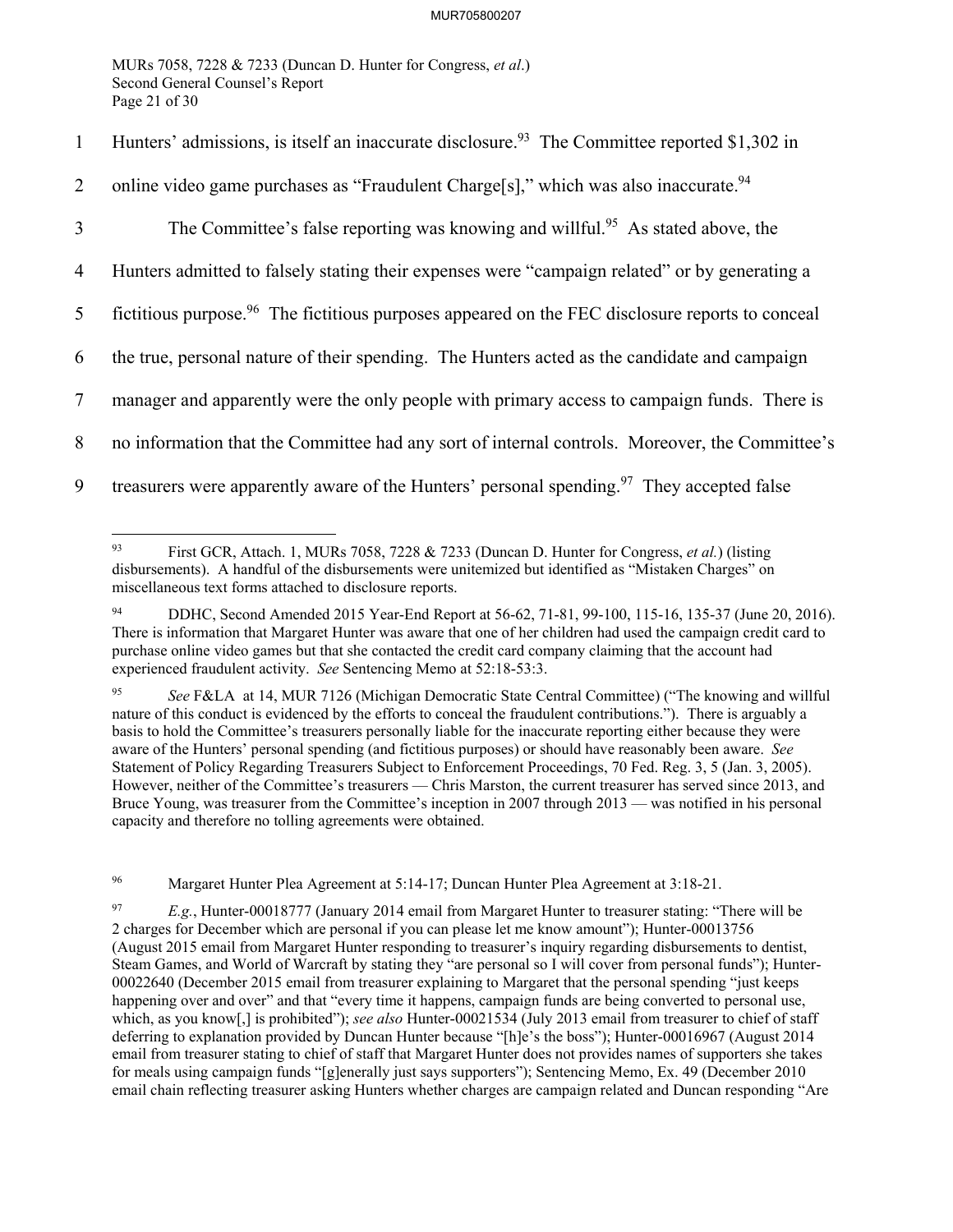MURs 7058, 7228 & 7233 (Duncan D. Hunter for Congress, *et al*.) Second General Counsel's Report Page 22 of 30

| $\mathbf{1}$   | descriptions they knew, or should have reasonably known, to be covers for personal use, and                 |
|----------------|-------------------------------------------------------------------------------------------------------------|
| $\overline{2}$ | may have also generated false descriptions based on payee when the Hunters simply stated an                 |
| $\overline{3}$ | expense was campaign related. <sup>98</sup> Under these circumstances, this case is readily distinguishable |
| $\overline{4}$ | from embezzlement by a rogue employee, where the Commission has taken a flexible approach                   |
| 5              | with respect to committees that otherwise acted in good faith. <sup>99</sup>                                |
| 6              |                                                                                                             |
| $\overline{7}$ |                                                                                                             |
| 8              |                                                                                                             |
| 9              |                                                                                                             |
| 10             |                                                                                                             |
| 11             |                                                                                                             |
| 12             |                                                                                                             |
| 13             |                                                                                                             |
| 14             |                                                                                                             |
| 15             |                                                                                                             |
| 16             |                                                                                                             |
| 17             |                                                                                                             |
|                |                                                                                                             |
|                |                                                                                                             |

we attempting to create an email trail for some reason?"); *supra* note 40 (citing efforts by treasurers to warn Hunters about personal use).

<sup>98</sup> *See supra* notes 35-38, 86 and accompanying text.

<sup>&</sup>lt;sup>99</sup> *See* Statement of Policy; Safe Harbor for Misreporting Due to Embezzlement, 72 Fed. Reg. 16,695, 16,695 (Apr. 5, 2007) (providing safe harbor, by refraining from seeking a monetary penalty, in instances of embezzlement for political committees that have articulated internal controls designed to prevent misappropriation of campaign funds and that take pro-active steps to notify appropriate authorities and voluntarily file amended reports when misappropriation is discovered).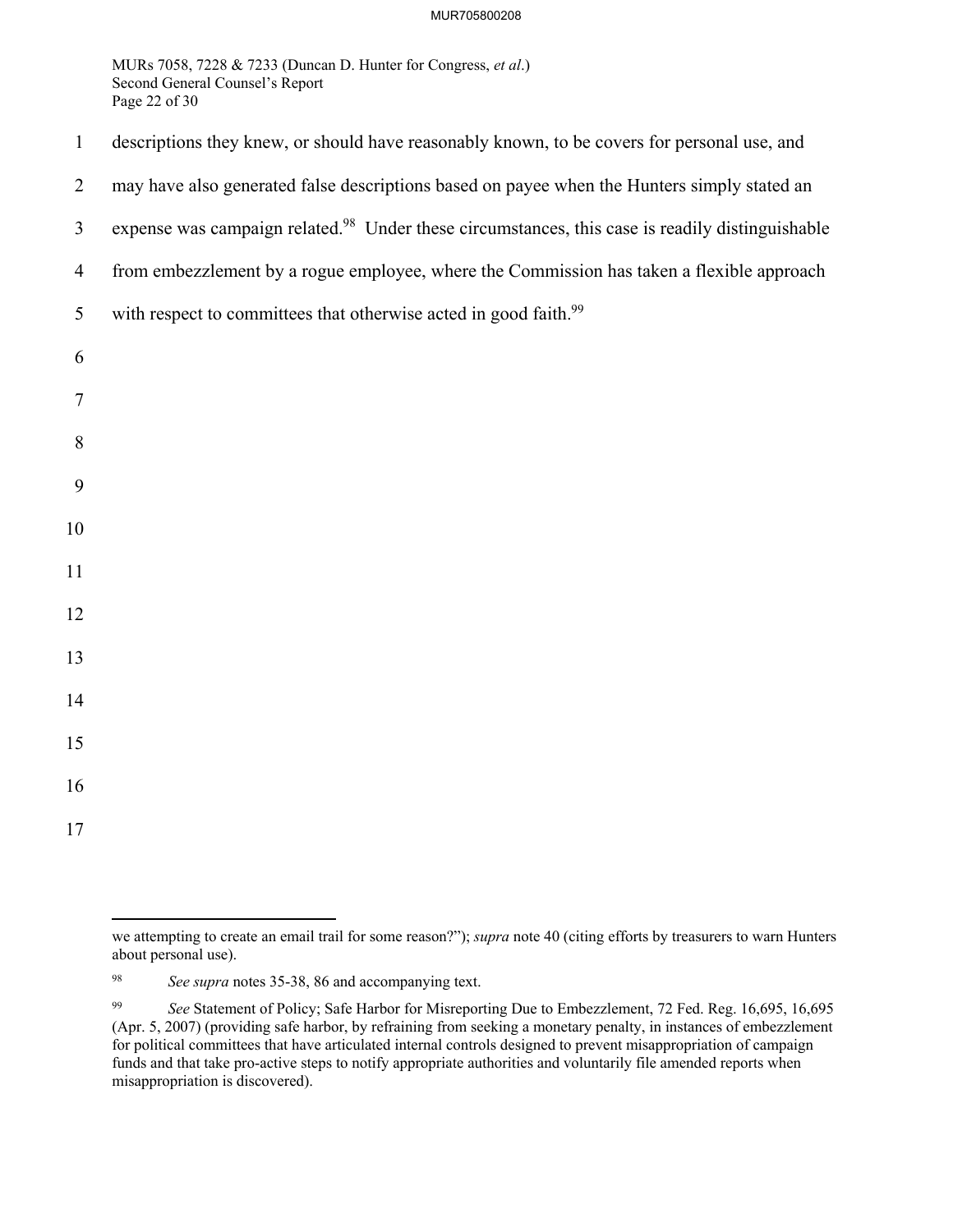MURs 7058, 7228 & 7233 (Duncan D. Hunter for Congress, *et al*.) Second General Counsel's Report Page 23 of 30

- 
- 
-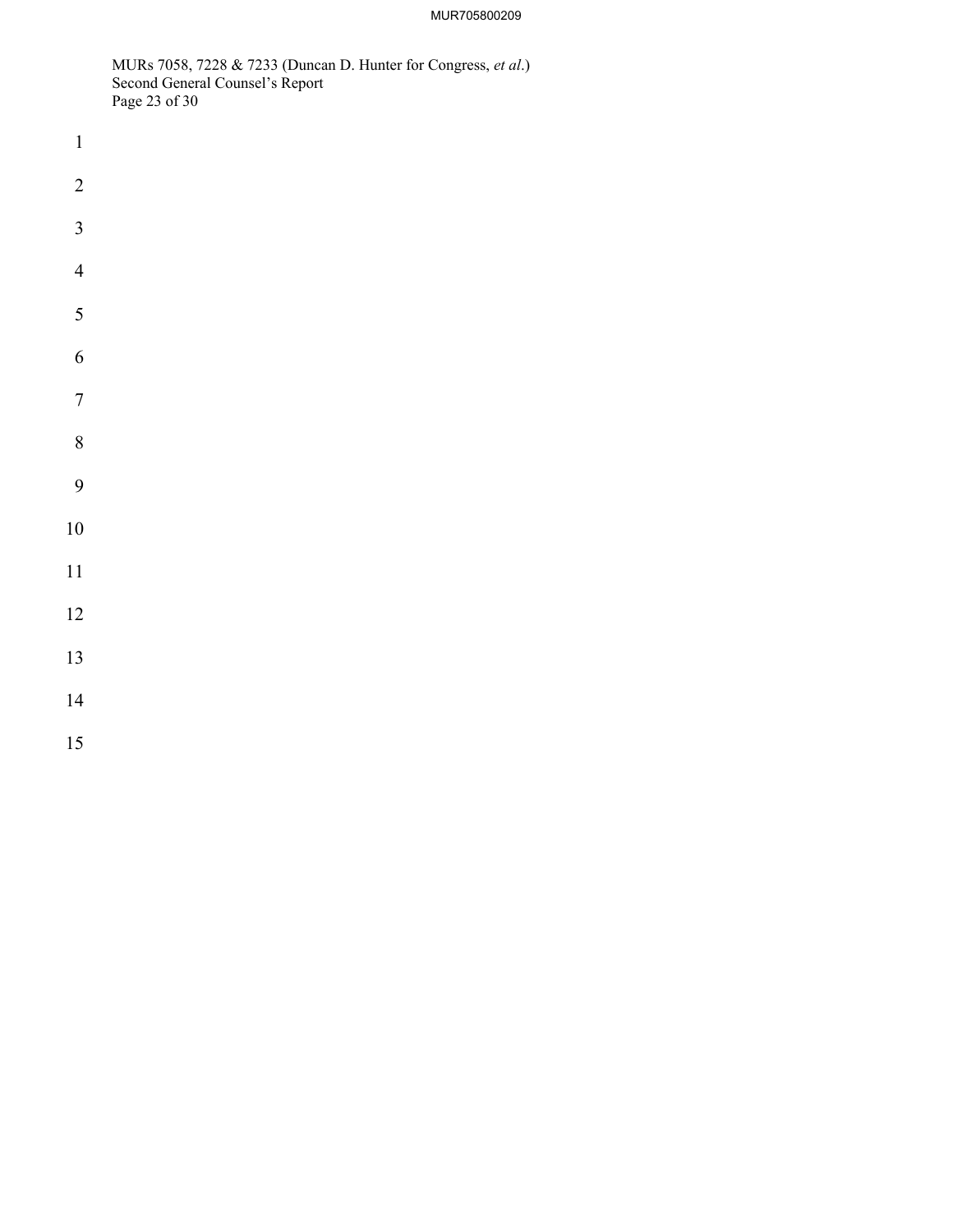MURs 7058, 7228 & 7233 (Duncan D. Hunter for Congress, *et al*.) Second General Counsel's Report Page 24 of 30

- 
-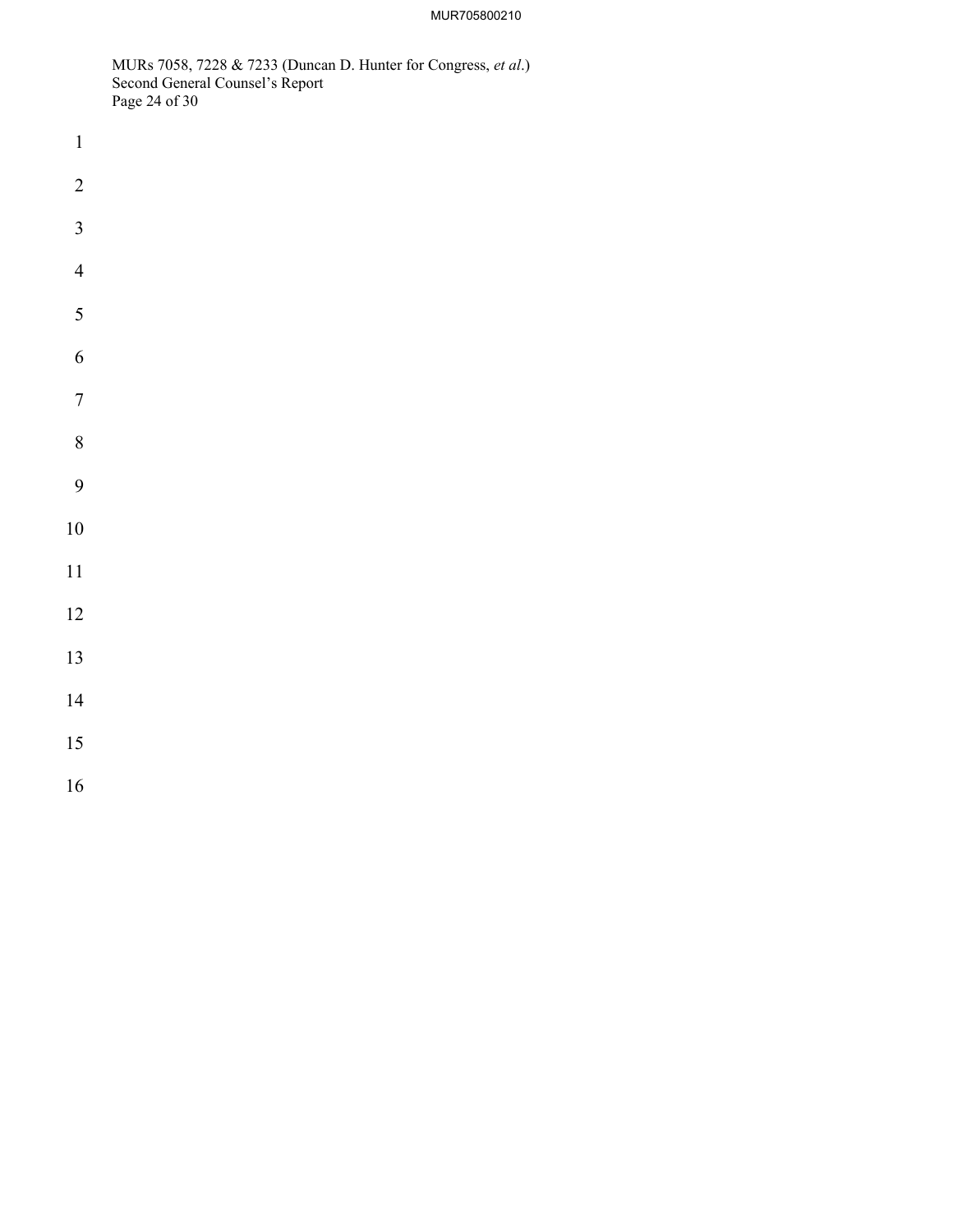MURs 7058, 7228 & 7233 (Duncan D. Hunter for Congress, *et al*.) Second General Counsel's Report Page 25 of 30

- 
- 
-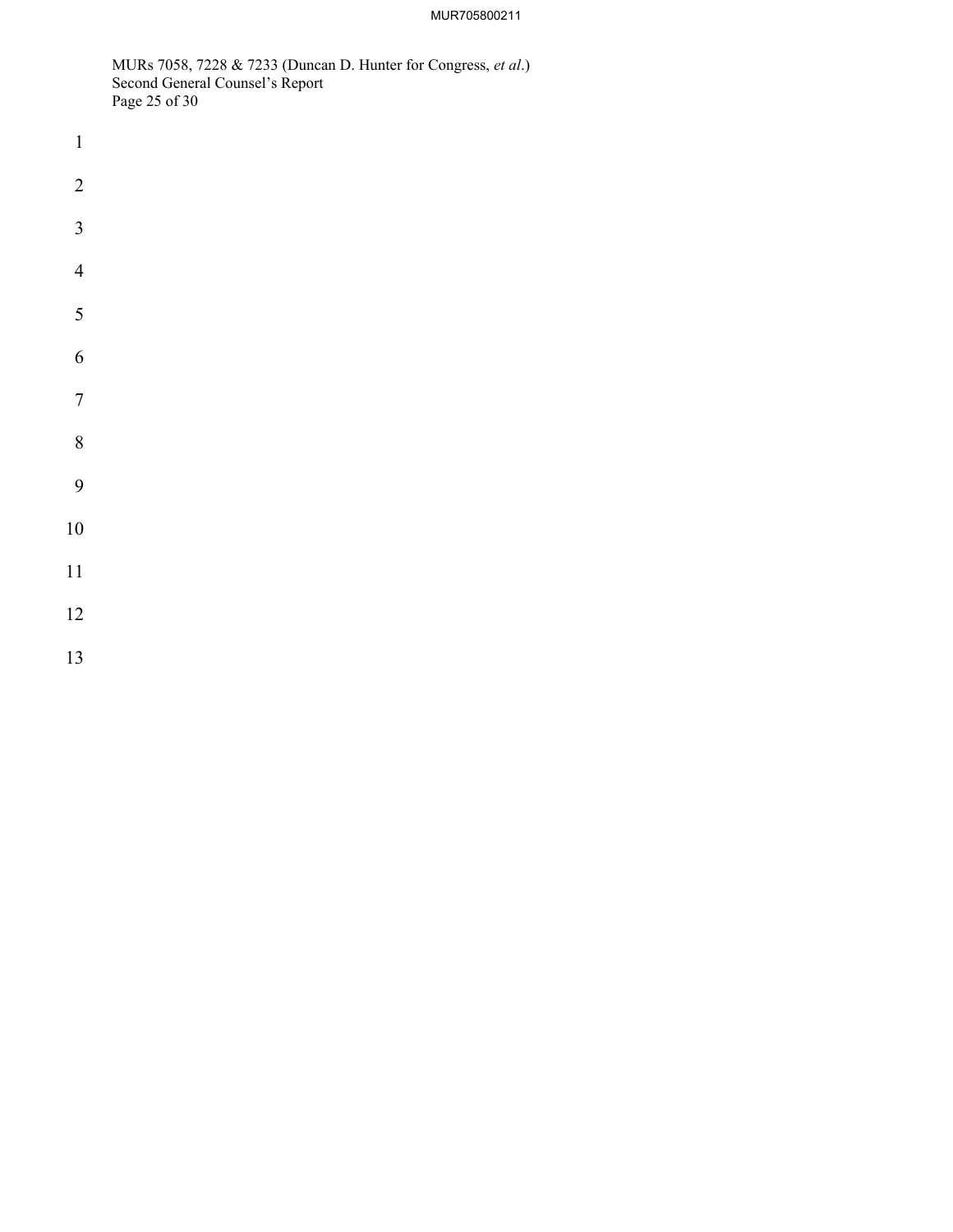MURs 7058, 7228 & 7233 (Duncan D. Hunter for Congress, *et al*.) Second General Counsel's Report Page 26 of 30

- 
- 
-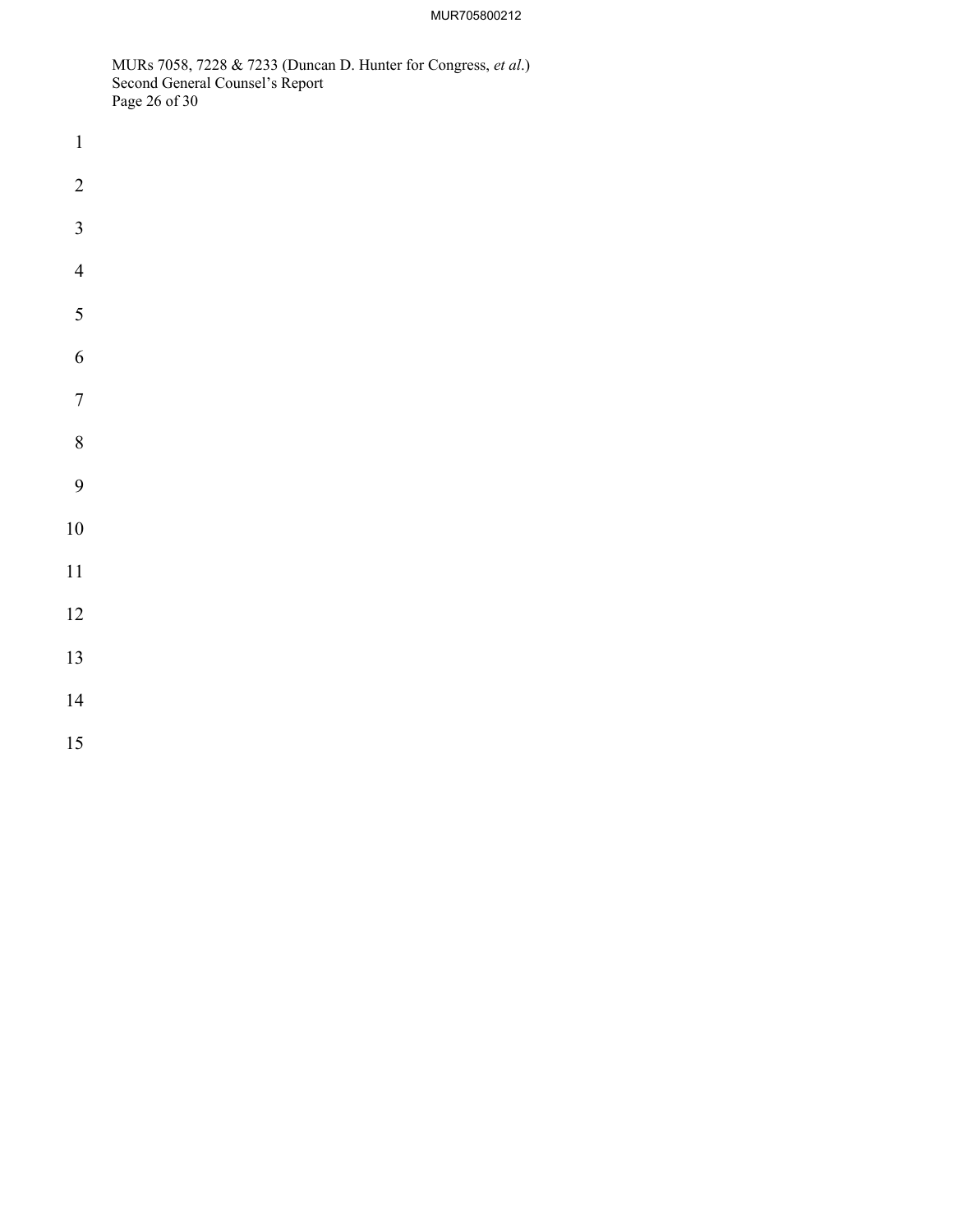MURs 7058, 7228 & 7233 (Duncan D. Hunter for Congress, *et al*.) Second General Counsel's Report Page 27 of 30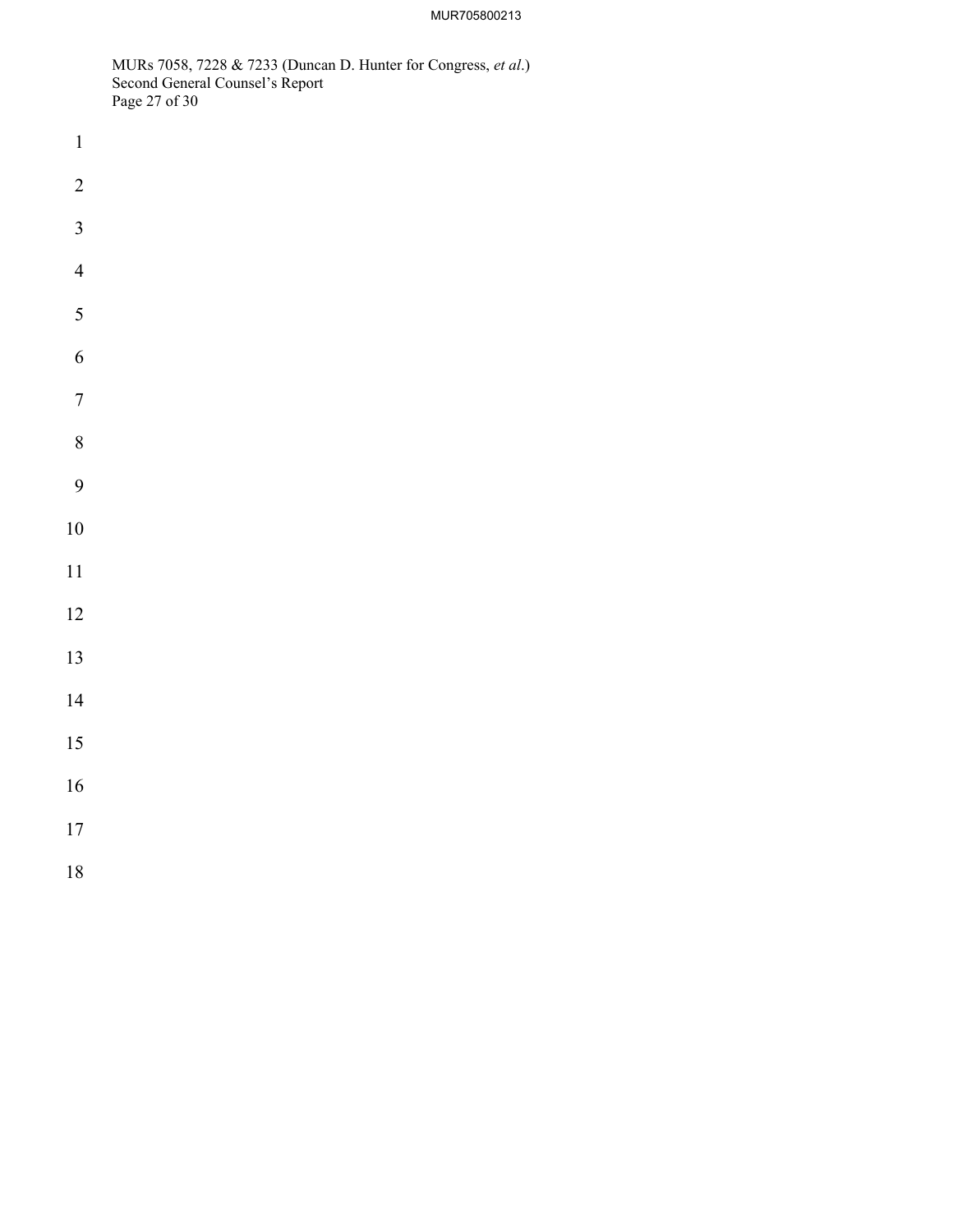MURs 7058, 7228 & 7233 (Duncan D. Hunter for Congress, *et al*.) Second General Counsel's Report Page 28 of 30

- 
- 
-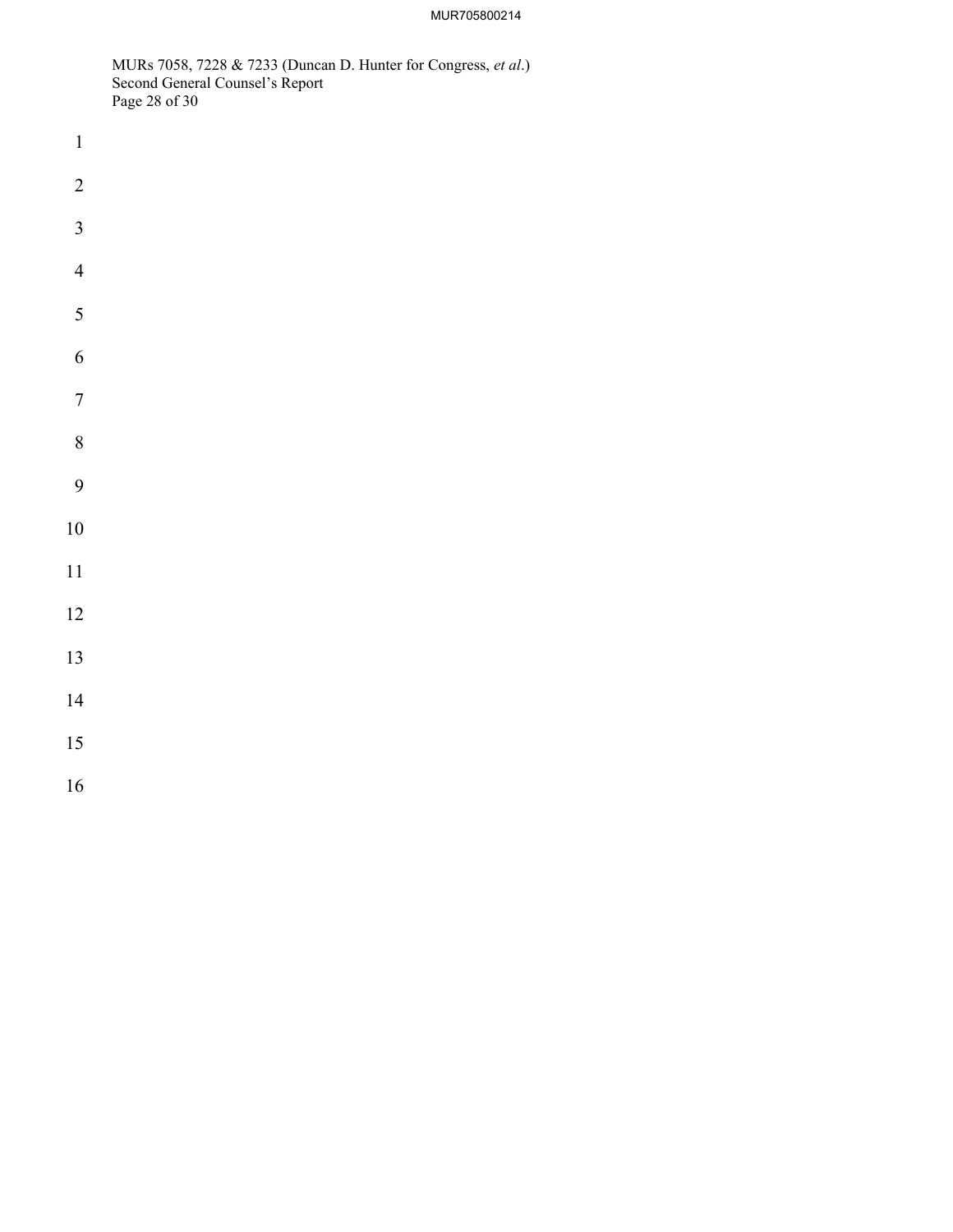MURs 7058, 7228 & 7233 (Duncan D. Hunter for Congress, *et al*.) Second General Counsel's Report Page 29 of 30

 **VI. RECOMMENDATIONS**  16 1. Enter into pre-probable cause conciliation with Duncan D. Hunter, Margaret<br>17 Hunter, and Duncan D. Hunter for Congress and Chris Marston in his official 17 Hunter, and Duncan D. Hunter for Congress and Chris Marston in his official capacity as treasurer; capacity as treasurer; 19 2. Approve the attached proposed conciliation agreement; and